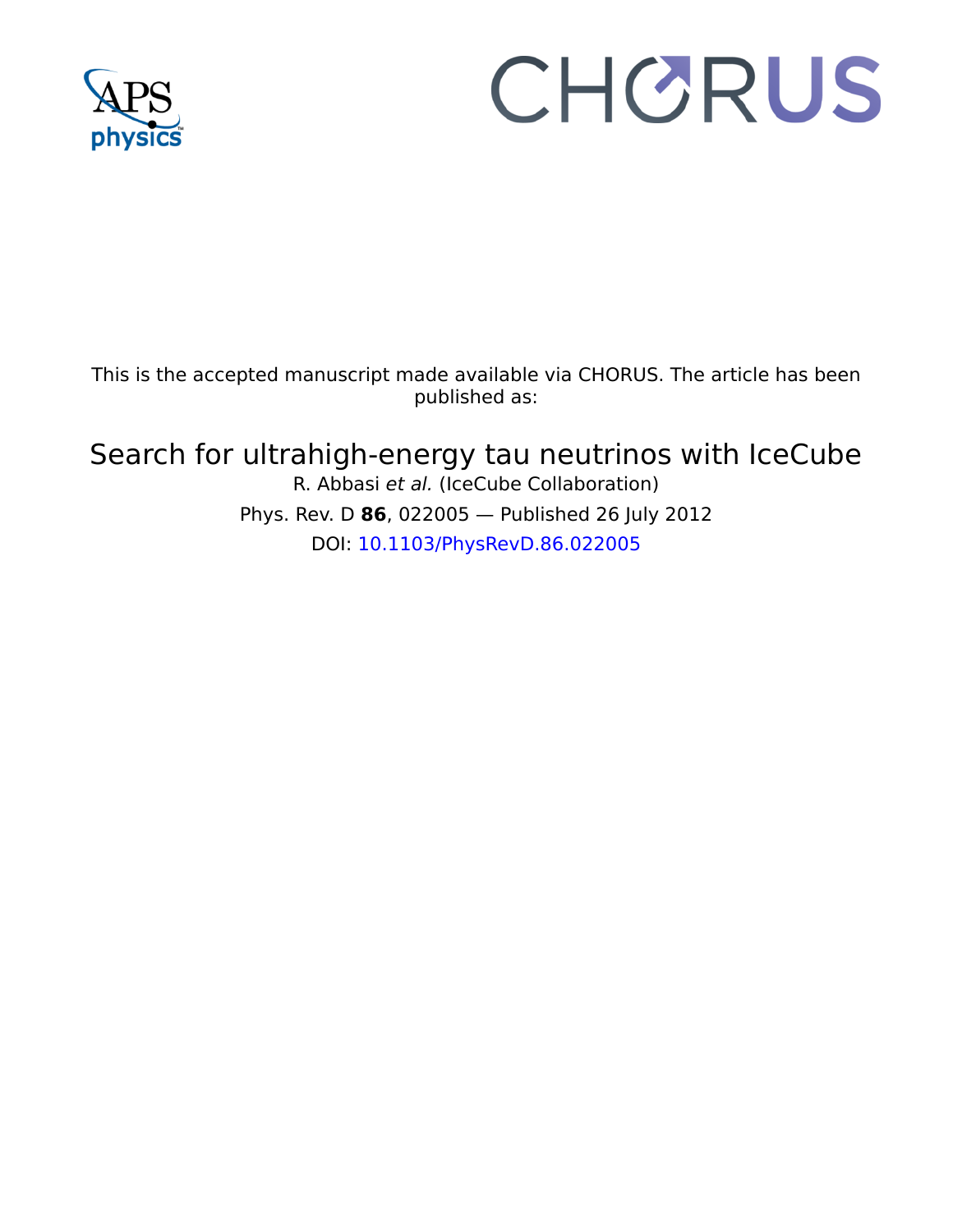# A Search for UHE Tau Neutrinos with IceCube

1, "D. Gora," D. Grant," A. Grob," S. Grunon," M. Gurut.<br>
Halzen, 28 K. Hanson, <sup>13</sup> D. Heereman, <sup>13</sup> P. Heimann, <sup>1</sup> D. Heiman, 1.<br>
G. C. Hill,<sup>2</sup> K. Hoson, <sup>13</sup> D. Heereman, <sup>13</sup> P. Heimann, <sup>1</sup> D. Heiman, <sup>1</sup> O. Hill, interig.<sup>28</sup> T. Fensek, <sup>28</sup> K. Fillmontov <sup>7</sup> C. Ehelpy.<sup>39</sup> T. Fischer Wassel,<sup>5,11</sup> K. Fills,<sup>28</sup> A. Franchoff,<sup>28</sup> K. Gaisser,<sup>22</sup> I. Gaisser,<sup>22</sup> I. Gaisser,<sup>22</sup> I. Gaisser,<sup>22</sup> I. Gaisser,<sup>22</sup> I. Gaisser,<sup>22</sup> I. Gai R. Abbasi,<sup>28</sup> Y. Abdou,<sup>23</sup> T. Abu-Zayyad,<sup>34</sup> M. Ackermann,<sup>42</sup> J. Adams,<sup>16</sup> J. A. Aguilar,<sup>22</sup> M. Ahlers,<sup>28</sup> D. Altmann,<sup>1</sup> K. Andeen,<sup>28</sup> J. Auffenberg,<sup>28</sup> X. Bai,<sup>32,</sup> ∗ M. Baker,<sup>28</sup> S. W. Barwick,<sup>24</sup> V. Baum,<sup>29</sup> R. Bay,<sup>7</sup> K. Beattie,<sup>8</sup> J. J. Beatty,<sup>18, 19</sup> S. Bechet,<sup>13</sup> J. K. Becker,<sup>10</sup> K.-H. Becker,<sup>41</sup> M. Bell,<sup>39</sup> M. L. Benabderrahmane,<sup>42</sup> S. BenZvi,<sup>28</sup> J. Berdermann,<sup>42</sup> P. Berghaus,<sup>32</sup> D. Berley,<sup>17</sup> E. Bernardini,<sup>42</sup> D. Bertrand,<sup>13</sup> D. Z. Besson,<sup>26</sup> D. Bindig,<sup>41</sup> M. Bissok,<sup>1</sup> E. Blaufuss,<sup>17</sup> J. Blumenthal,<sup>1</sup> D. J. Boersma,<sup>1</sup> C. Bohm,<sup>35</sup> D. Bose,<sup>14</sup> S. Böser,<sup>11</sup> O. Botner,<sup>40</sup> L. Brayeur,<sup>14</sup> A. M. Brown,<sup>16</sup> S. Buitink,<sup>14</sup> K. S. Caballero-Mora,<sup>39</sup> M. Carson,<sup>23</sup> M. Casier,<sup>14</sup> D. Chirkin,<sup>28</sup> B. Christy,<sup>17</sup> F. Clevermann,<sup>20</sup> S. Cohen,<sup>25</sup> D. F. Cowen,<sup>39, 38</sup> A. H. Cruz Silva,<sup>42</sup> M. V. D'Agostino,<sup>7</sup> M. Danninger,<sup>35</sup> J. Daughhetee,<sup>5</sup> J. C. Davis,<sup>18</sup> C. De Clercq,<sup>14</sup> T. Degner,<sup>11</sup> F. Descamps,<sup>23</sup> P. Desiati,<sup>28</sup> G. de Vries-Uiterweerd,<sup>23</sup> T. DeYoung,<sup>39</sup> J. C. Díaz-Vélez,<sup>28</sup> J. Dreyer,<sup>10</sup> J. P. Dumm,<sup>28</sup> M. Dunkman,<sup>39</sup> J. Eisch,<sup>28</sup> R. W. Ellsworth,<sup>17</sup> O. Engdegård,<sup>40</sup> S. Euler,<sup>1</sup> P. A. Evenson,<sup>32</sup> O. Fadiran,<sup>28</sup> A. R. Fazely,<sup>6</sup> A. Fedynitch,<sup>10</sup> J. Feintzeig,<sup>28</sup> T. Feusels,<sup>23</sup> K. Filimonov,<sup>7</sup> C. Finley,<sup>35</sup> T. Fischer-Wasels,<sup>41</sup> S. Flis,<sup>35</sup> A. Franckowiak,<sup>11</sup> R. Franke,<sup>42</sup> T. K. Gaisser,<sup>32</sup> J. Gallagher,<sup>27</sup> L. Gerhardt,<sup>8,7</sup> L. Gladstone,<sup>28</sup> T. Glüsenkamp,<sup>42</sup> A. Goldschmidt,<sup>8</sup> J. A. Goodman,<sup>17</sup> D. Góra,<sup>42</sup> D. Grant,<sup>21</sup> A. Groß,<sup>31</sup> S. Grullon,<sup>28</sup> M. Gurtner,<sup>41</sup> C. Ha,<sup>8,7</sup> A. Haj Ismail,<sup>23</sup> A. Hallgren,<sup>40</sup> F. Halzen,<sup>28</sup> K. Hanson,<sup>13</sup> D. Heereman,<sup>13</sup> P. Heimann,<sup>1</sup> D. Heinen,<sup>1</sup> K. Helbing,<sup>41</sup> R. Hellauer,<sup>17</sup> S. Hickford,<sup>16</sup> G. C. Hill,<sup>2</sup> K. D. Hoffman,<sup>17</sup> B. Hoffmann,<sup>1</sup> A. Homeier,<sup>11</sup> K. Hoshina,<sup>28</sup> W. Huelsnitz,<sup>17,†</sup> P. O. Hulth,<sup>35</sup> K. Hultqvist,<sup>35</sup> S. Hussain,<sup>32</sup> A. Ishihara,<sup>15</sup> E. Jacobi,<sup>42</sup> J. Jacobsen,<sup>28</sup> G. S. Japaridze,<sup>4</sup> H. Johansson,<sup>35</sup> A. Kappes,<sup>9</sup> T. Karg,<sup>41</sup> A. Karle,<sup>28</sup> J. Kiryluk,<sup>36</sup> F. Kislat,<sup>42</sup> S. R. Klein,<sup>8,7</sup> J.-H. Köhne,<sup>20</sup> G. Kohnen,<sup>30</sup> H. Kolanoski,<sup>9</sup> L. Köpke,<sup>29</sup> S. Kopper,<sup>41</sup> D. J. Koskinen,<sup>39</sup> M. Kowalski,<sup>11</sup> M. Krasberg,<sup>28</sup> G. Kroll,<sup>29</sup> J. Kunnen,<sup>14</sup> N. Kurahashi,<sup>28</sup> T. Kuwabara,<sup>32</sup> M. Labare,<sup>14</sup> K. Laihem,<sup>1</sup> H. Landsman,<sup>28</sup> M. J. Larson,<sup>39</sup> R. Lauer,<sup>42</sup> J. Lünemann,<sup>29</sup> J. Madsen,<sup>34</sup> R. Maruyama,<sup>28</sup> K. Mase,<sup>15</sup> H. S. Matis,<sup>8</sup> K. Meagher,<sup>17</sup> M. Merck,<sup>28</sup> P. Mészáros,<sup>38, 39</sup> T. Meures,<sup>13</sup> S. Miarecki,<sup>8,7</sup> E. Middell,<sup>42</sup> N. Milke,<sup>20</sup> J. Miller,<sup>14</sup> T. Montaruli,<sup>22, ‡</sup> R. Morse,<sup>28</sup> S. M. Movit,<sup>38</sup> R. Nahnhauer,<sup>42</sup> J. W. Nam,<sup>24</sup> U. Naumann,<sup>41</sup> S. C. Nowicki,<sup>21</sup> D. R. Nygren,<sup>8</sup> S. Odrowski,<sup>31</sup> A. Olivas,<sup>17</sup> M. Olivo,<sup>10</sup> A. O'Murchadha,<sup>28</sup> S. Panknin,<sup>11</sup> L. Paul,<sup>1</sup> C. Pérez de los Heros,<sup>40</sup> D. Pieloth,<sup>20</sup> J. Posselt,<sup>41</sup> P. B. Price,<sup>7</sup> G. T. Przybylski,<sup>8</sup> K. Rawlins,<sup>3</sup> P. Redl,<sup>17</sup> E. Resconi,<sup>31</sup> W. Rhode,<sup>20</sup> M. Ribordy,<sup>25</sup> M. Richman,<sup>17</sup> B. Riedel,<sup>28</sup> J. P. Rodrigues,<sup>28</sup> F. Rothmaier,<sup>29</sup> C. Rott,<sup>18</sup> T. Ruhe,<sup>20</sup> D. Rutledge,<sup>39</sup> B. Ruzybayev,<sup>32</sup> D. Ryckbosch,<sup>23</sup> H.-G. Sander,<sup>29</sup> M. Santander,<sup>28</sup> S. Sarkar,<sup>33</sup> K. Schatto,<sup>29</sup> M. Scheel,<sup>1</sup> T. Schmidt,<sup>17</sup> S. Schöneberg,<sup>10</sup> A. Schönwald,<sup>42</sup> A. Schukraft,<sup>1</sup> L. Schulte,<sup>11</sup> A. Schultes,<sup>41</sup> O. Schulz,<sup>31</sup> M. Schunck,<sup>1</sup> D. Seckel,<sup>32</sup> B. Semburg,<sup>41</sup> S. H. Seo,<sup>35, §</sup> Y. Sestayo,<sup>31</sup> S. Seunarine,<sup>12</sup> A. Silvestri,<sup>24</sup> M. W. E. Smith,<sup>39</sup> G. M. Spiczak,<sup>34</sup> C. Spiering,<sup>42</sup> M. Stamatikos,<sup>18, ¶</sup> T. Stanev,<sup>32</sup> T. Stezelberger,<sup>8</sup> R. G. Stokstad,<sup>8</sup> A. Stößl,<sup>42</sup> E. A. Strahler,<sup>14</sup> R. Ström,<sup>40</sup> M. Stüer,<sup>11</sup> G. W. Sullivan,<sup>17</sup> H. Taavola,<sup>40</sup> I. Taboada,<sup>5</sup> A. Tamburro,<sup>32</sup> S. Ter-Antonyan,<sup>6</sup> S. Tilav,<sup>32</sup> P. A. Toale,<sup>37</sup> S. Toscano,<sup>28</sup> N. van Eijndhoven,<sup>14</sup> A. Van Overloop,<sup>23</sup> J. van Santen,<sup>28</sup> M. Vehring,<sup>1</sup> M. Voge,<sup>11</sup> C. Walck,<sup>35</sup> T. Waldenmaier,<sup>9</sup> M. Wallraff,<sup>1</sup> M. Walter,<sup>42</sup> R. Wasserman,<sup>39</sup> Ch. Weaver,<sup>28</sup> C. Wendt,<sup>28</sup> S. Westerhoff,<sup>28</sup> N. Whitehorn,<sup>28</sup> K. Wiebe,<sup>29</sup> C. H. Wiebusch,<sup>1</sup> D. R. Williams,<sup>37</sup> R. Wischnewski,<sup>42</sup> H. Wissing,<sup>17</sup> M. Wolf,<sup>35</sup> T. R. Wood,<sup>21</sup> K. Woschnagg,<sup>7</sup> C. Xu,<sup>32</sup> D. L. Xu,<sup>37</sup> X. W. Xu,<sup>6</sup> J. P. Yanez,<sup>42</sup> G. Yodh,<sup>24</sup> S. Yoshida,<sup>15</sup> P. Zarzhitsky,<sup>37</sup> and M. Zoll<sup>35</sup>

(IceCube Collaboration)

<sup>1</sup>III. Physikalisches Institut, RWTH Aachen University, D-52056 Aachen, Germany

 $2$ School of Chemistry  $\mathcal B$  Physics, University of Adelaide, Adelaide SA, 5005 Australia

- <sup>3</sup>Dept. of Physics and Astronomy, University of Alaska Anchorage,
	- 3211 Providence Dr., Anchorage, AK 99508, USA
	- <sup>4</sup>CTSPS, Clark-Atlanta University, Atlanta, GA 30314, USA
	- <sup>5</sup> School of Physics and Center for Relativistic Astrophysics,
	- Georgia Institute of Technology, Atlanta, GA 30332, USA

<sup>6</sup>Dept. of Physics, Southern University, Baton Rouge, LA 70813, USA

 $^7$ Dept. of Physics, University of California, Berkeley, CA 94720, USA

<sup>8</sup>Lawrence Berkeley National Laboratory, Berkeley, CA 94720, USA

 $^9$ Institut für Physik, Humboldt-Universität zu Berlin, D-12489 Berlin, Germany

 $10Fakultät für Physik & Astronomie, Ruhr-Universität Bochum, D-44780 Bochum, Germany$ 

 $11$ Physikalisches Institut, Universität Bonn, Nussallee 12, D-53115 Bonn, Germany

 $12$  Dept. of Physics, University of the West Indies,

Cave Hill Campus, Bridgetown BB11000, Barbados

 $^{13}$ Université Libre de Bruxelles, Science Faculty CP230, B-1050 Brussels, Belgium

<sup>14</sup> Vrije Universiteit Brussel, Dienst ELEM, B-1050 Brussels, Belgium

 $^{15}$ Dept. of Physics, Chiba University, Chiba 263-8522, Japan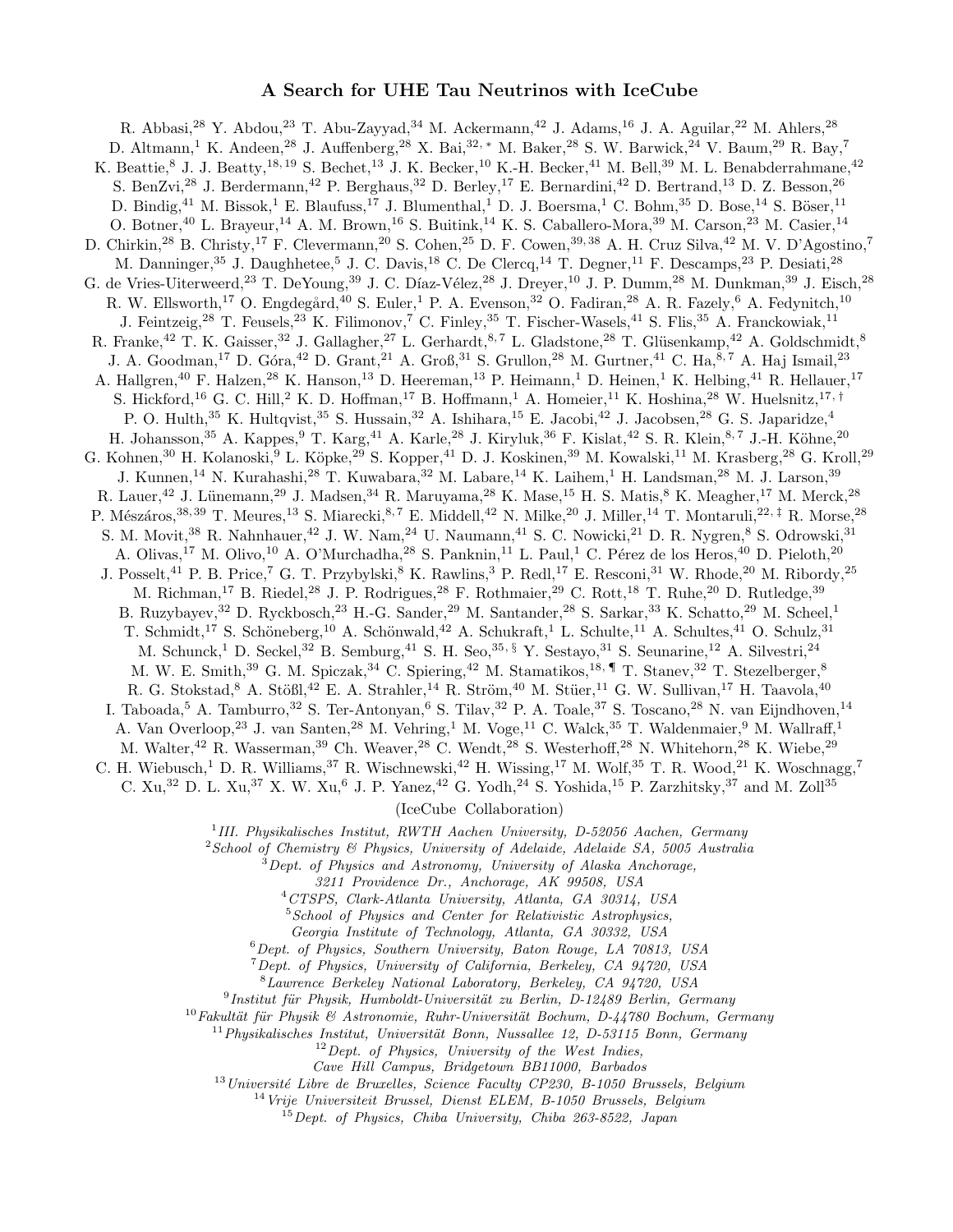$16$  Dept. of Physics and Astronomy, University of Canterbury, Private Bag  $4800$ , Christchurch, New Zealand

<sup>17</sup> Dept. of Physics, University of Maryland, College Park, MD 20742, USA

<sup>18</sup> Dept. of Physics and Center for Cosmology and Astro-Particle Physics,

Ohio State University, Columbus, OH 43210, USA

 $19$  Dept. of Astronomy, Ohio State University, Columbus, OH 43210, USA

 $^{20}$ Dept. of Physics, TU Dortmund University, D-44221 Dortmund, Germany

 $^{21}$  Dept. of Physics, University of Alberta, Edmonton, Alberta, Canada T6G 2G7

 $22$ Département de physique nucléaire et corpusculaire,

Université de Genève, CH-1211 Genève, Switzerland

 $^{23}$ Dept. of Physics and Astronomy, University of Gent, B-9000 Gent, Belgium

 $^{24}$  Dept. of Physics and Astronomy, University of California, Irvine, CA 92697, USA

 $^{25}$ Laboratory for High Energy Physics, École Polytechnique Fédérale, CH-1015 Lausanne, Switzerland

<sup>26</sup> Dept. of Physics and Astronomy, University of Kansas, Lawrence, KS 66045, USA

 $^{27}$ Dept. of Astronomy, University of Wisconsin, Madison, WI 53706, USA

 $^{28}$ Dept. of Physics, University of Wisconsin, Madison, WI 53706, USA

<sup>29</sup> Institute of Physics, University of Mainz, Staudinger Weg 7, D-55099 Mainz, Germany

 $^{30}\,Universit\acute{e}$  de Mons, 7000 Mons, Belgium

 $31$  T.U. Munich, D-85748 Garching, Germany

 $32$  Bartol Research Institute and Department of Physics and Astronomy,

University of Delaware, Newark, DE 19716, USA

<sup>33</sup> Dept. of Physics, University of Oxford, 1 Keble Road, Oxford OX1 3NP, UK

<sup>34</sup>Dept. of Physics, University of Wisconsin, River Falls, WI 54022, USA

<sup>35</sup>Oskar Klein Centre and Dept. of Physics, Stockholm University, SE-10691 Stockholm, Sweden

<sup>36</sup>Department of Physics and Astronomy, Stony Brook University, Stony Brook, NY 11794-3800, USA

 $37$  Dept. of Physics and Astronomy, University of Alabama, Tuscaloosa, AL 35487, USA

<sup>38</sup>Dept. of Astronomy and Astrophysics, Pennsylvania State University, University Park, PA 16802, USA

<sup>39</sup>Dept. of Physics, Pennsylvania State University, University Park, PA 16802, USA

<sup>40</sup>Dept. of Physics and Astronomy, Uppsala University, Box 516, S-75120 Uppsala, Sweden

 $^{41}$ Dept. of Physics, University of Wuppertal, D-42119 Wuppertal, Germany

<sup>42</sup>DESY, D-15735 Zeuthen, Germany

The first dedicated search for ultra-high energy (UHE) tau neutrinos of astrophysical origin was performed using the IceCube detector in its 22-string configuration with an instrumented volume of roughly 0.25 km<sup>3</sup>. The search also had sensitivity to UHE electron and muon neutrinos. After application of all selection criteria to approximately 200 live-days of data, we expect a background of  $0.60 \pm 0.19$  (stat.)  $^{+0.56}_{-0.58}$  (syst.) events and observe three events, which after inspection emerge as being compatible with background but are kept in the final sample. Therefore, we set an upper limit on neutrinos of all-flavors from UHE astrophysical sources at 90% CL of  $E_{\nu}^2 \Phi_{90}(\nu_x) < 16.3 \times$  $10^{-8}$  GeV cm<sup>-2</sup> sr<sup>-1</sup> s<sup>-1</sup> over an estimated primary neutrino energy range of 340 TeV to 200 PeV.

PACS numbers: 95.85.Ry, 14.60.Lm, 95.30.Cq, 95.55.Vj, 14.60.Fg Keywords: IceCube, neutrino telescope, tau neutrinos, double bangs

#### I. INTRODUCTION

Proposed astrophysical sources of observed ultra-high energy (UHE) cosmic rays are expected to also produce ultra-high energy neutrinos, mainly via charged pion decay following interactions on ambient matter and radiation [1, 2]. Candidate neutrino sources include active galactic nuclei, gamma ray bursts and microquasars [3– 5]. Neutrinos are expected to arrive at Earth with a flavor ratio of  $\nu_e:\nu_\mu:\nu_\tau = 1:1:1$  in the standard neutrino oscillation scenario [6]. Other neutrino production and propagation models predict different flux ratios at Earth [7–9]. If there are many astrophysical point sources of neutrinos, but each one is too weak to be distinguished individually from background, then a suitable detection strategy is to perform a cumulative search for "diffuse" flux of UHE neutrinos over the full available solid angle.

In previous searches [10–12], diffuse astrophysical UHE neutrinos were distinguished from atmospheric neutrinos by requiring the energy of candidate UHE neutrino events to exceed a certain threshold. In this work, we present techniques for identifying  $\nu_{\tau}$  interactions and show the results of the first search for diffuse astrophysical UHE neutrinos that specifically selected events consistent with several  $\nu_{\tau}$  interaction topologies.

At  $E_{\nu} \gtrsim 1$  PeV, a search for UHE  $\nu_{\tau}$  offers several advantages over UHE  $\nu_e$  and  $\nu_\mu$  searches. Partially and fully contained interactions of UHE  $\nu_{\tau}$  in the detector can produce very distinctive signatures owing to the macroscopic  $\tau$  decay length. Each such signature should ap-

<sup>∗</sup> Physics Department, South Dakota School of Mines and Technology, Rapid City, SD 57701, USA

<sup>†</sup> Los Alamos National Laboratory, Los Alamos, NM 87545, USA ‡ also Sezione INFN, Dipartimento di Fisica, I-70126, Bari, Italy

<sup>§</sup> Corresponding author: Seon-Hee Seo. seo@fysik.su.se

<sup>¶</sup> NASA Goddard Space Flight Center, Greenbelt, MD 20771, USA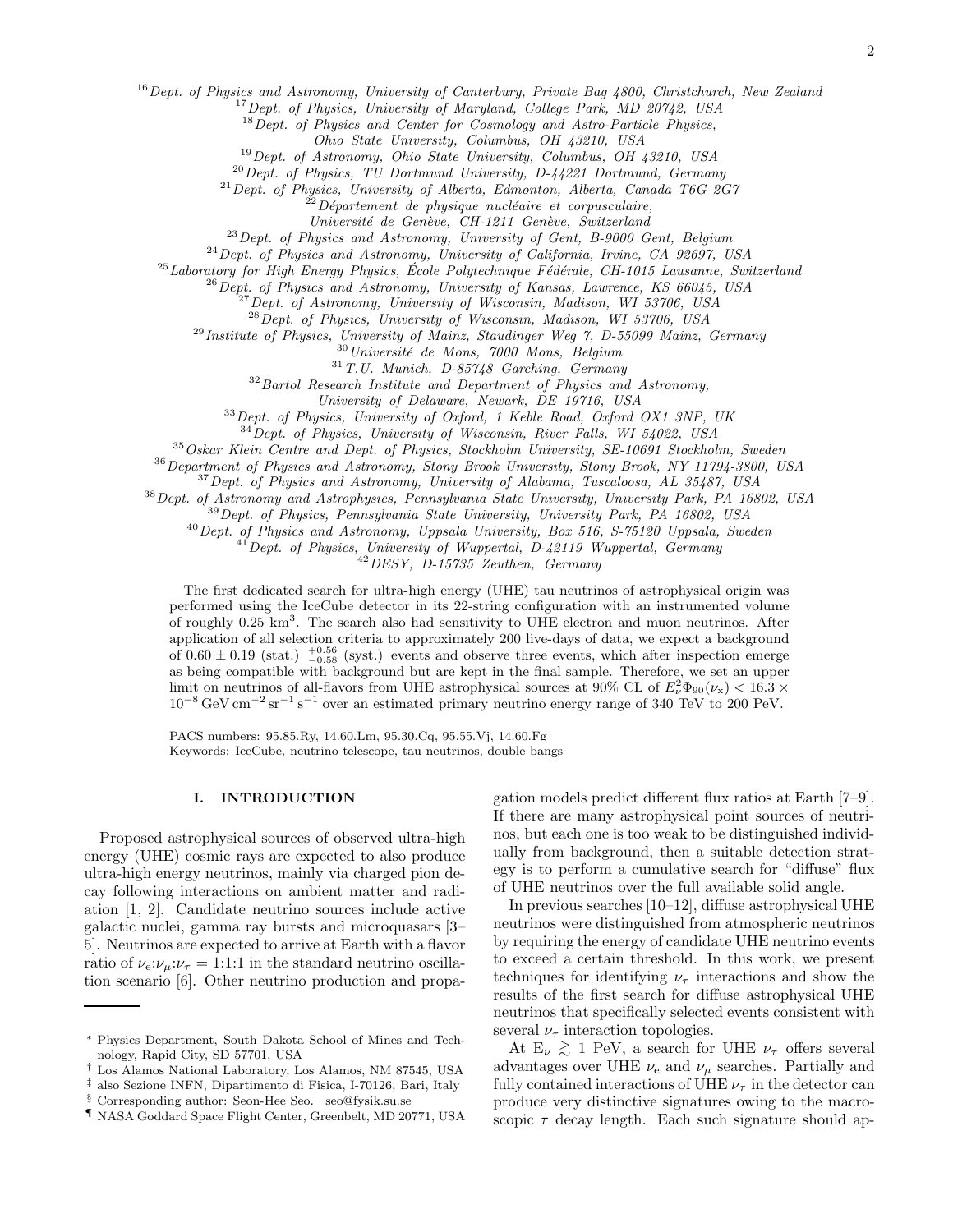

FIG. 1. (Color online) A simulated double bang event with a primary  $\nu_{\tau}$  energy of 47 PeV entering the IC22 detector at a zenith angle of 35◦ . The two bigger circles in gray color represent the vertexes of tau creation (upper left) and decay (lower right) which are connected by a tau track. Each smaller circle represents a photomultiplier tube (PMT) that observed light produced by the event. The denser PMTs in the upper middle belong to AMANDA and not used in this analysis. The arrival times are indicated by colors that are ordered following the colors of the rainbow, with red corresponding to earlier times and violet to later times.

pear in proportion to the well-measured  $\tau$  branching ratios [13], providing a useful cross-check on the positive identification of multiple  $\nu_{\tau}$  events. As shown below, the chief sources of possible background events are unlikely to mimic these signatures. Also, at these energies there is negligible intrinsic  $\nu_{\tau}$  background in the conventional atmospheric neutrino flux [14]. The prompt  $\nu_{\tau}$  flux from charm hadron decays in cosmic-ray-induced air showers is also expected to be small [15–17]. The majority of the signal  $\nu_{\tau}$  is expected to come from the vicinity of the horizon since there is insufficient material for interactions in the downward-going direction and  $\nu_{\tau}$  passing through the Earth emerge [18] at energies too low to create a UHE signature.

The  $\nu_{\tau}$  event topology depends on how much of the event is contained in the detector, the  $\nu_{\tau}$  energy, and the composition of the  $\tau$  decay products. In this work only non-muonic  $\tau$  decays were considered. A partially contained UHE  $\nu_{\tau}$  having only the decay vertex of  $\tau$  in the instrumented volume is denoted a "lollipop," while one having only the production vertex of the  $\tau$  in the instrumented volume is denoted an "inverted lollipop." A

fully contained UHE  $\nu_{\tau}$  having both production and decay vertices well separated in the instrumented volume is denoted a "double bang" [19]. Fig. 1 shows a simulated double bang event in the 22-string configuration of the IceCube detector (IC22) which had an instrumented volume of roughly  $0.25 \text{ km}^3$ .

Applying criteria to identify lollipop, inverted lollipop and double bang signatures produced by  $\nu_{\tau}$  interactions, we derived limits on the diffuse UHE neutrino flux. We assumed a flux ratio of  $\nu_e:\nu_\mu:\nu_\tau = 1:1:1$  for this analysis. We used 282.4 live-days of data collected in 2007-2008 by IC22. We describe the IC22 detector in Section II and the experimental and simulated data samples in Section III. We present our analysis in Section IV and the results in Section V. We discuss systematic errors in Section VI and our conclusions in Section VII.

# II. THE ICECUBE 22-STRING DETECTOR

The 22-string configuration of IceCube (IC22) was deployed in early 2007, began taking physics-quality data in May of that year, and ended at the transition to Ice-Cube's 40-string configuration in April 2008. Each string consists of 60 digital optical modules (DOMs) buried deep in the icecap at the South Pole, with regular 17 m vertical spacing from 1450 to 2450 m below the surface, for a total of 1320 DOMs. The strings are situated on a regular grid with 125 m horizontal interstring spacing, covering the area shown in Fig. 2. Each DOM houses



FIG. 2. Top view of the IceCube 22 string detector. Each string is represented as a dot.

a photomultiplier tube (PMT) to detect the Cherenkov light, electronics for pulse digitization and other functions, and remotely-controllable calibration light sources. To reduce the impact of PMT signals due to random noise, only detected signals with minimum 0.25 single photoelectron (p.e.) PMT pulse height were digitized by two types of waveform digitizers in situ: the ATWD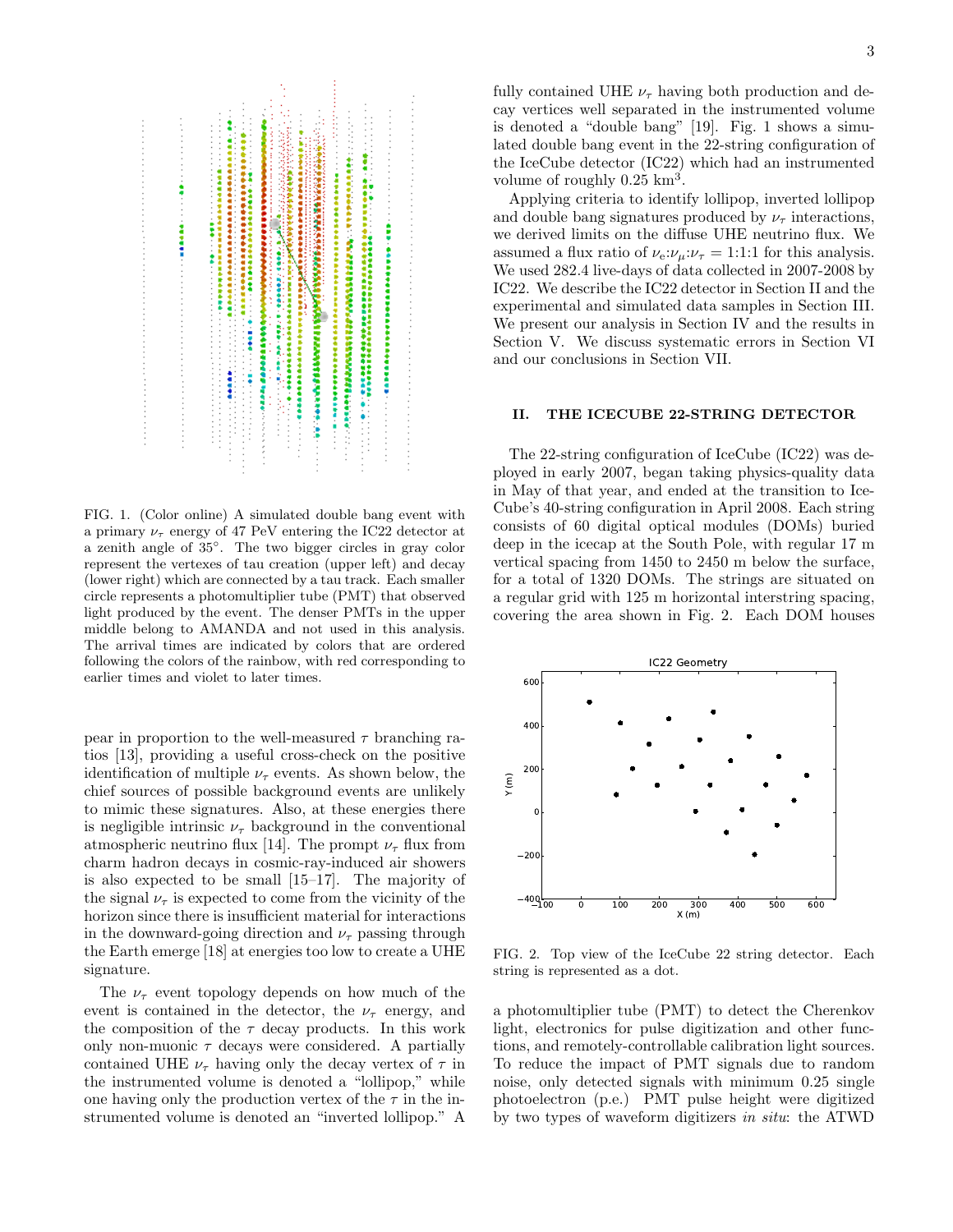(Analog Transient Waveform Digitizer) and an fADC (Fast Analog to Digital Converter). The time resolution of the ATWD (fADC) is about 3.33 ns (25 ns) with a readout time window of about 450 ns  $(6.4 \mu s)$ . Thus the ATWD is used to capture detailed waveform information on a short time scale while the fADC records less detailed information on a longer time scale. The ATWD also supports three channels with different gains (x16, x2, and x0.25) to extend its effective dynamic range.

To further remove random noise the digitized signal in a DOM was required to be in close temporal coincidence with a signal in neighboring DOMs. The signals satisfying such a temporal condition in hardware are called LC (Local Coincidence) hits. LC hits were then checked to see whether or not they satisfied a softwarebased trigger that selected for patterns potentially produced by a charged particle. Groups of hits that satisfied a trigger condition were packaged into "events." Higherlevel "filter" algorithms were applied to each event, and those events passing one or more filter conditions were transmitted over satellite to the northern hemisphere for higher-level analysis. However, all the data satisfying the software trigger conditions were stored on tape and shipped to the northern hemisphere. The software trigger and filter conditions applied to the data used in this analysis are described in the section below. For more detail on the design, construction and performance of IceCube in general, see [20–23] and references therein.

#### III. DATA

#### A. Experimental Data

The DOM signals satisfying the LC condition were required by the online data acquisition (DAQ) system at the surface computing system in the IceCube Laboratory to satisfy a "simple majority trigger" condition under which eight or more DOMs reported signals in a  $5 \mu s$  time window ("SMT8"). The IC22 trigger rate of 500 to 620 Hz followed the seasonal variation in the cosmic-ray muon flux. The DAQ system grouped together DOM hits satisfying the trigger condition into an event using a broadened  $\pm 10 \mu s$  time window. Triggered events used in this analysis were accepted if they also satisfied the extremely high energy (EHE) filter applied to the data online at the South Pole to reduce low energy events consistent with background. The EHE filter required  $\geq 80$  DOMs registering hits in the event.

We split off about 30% of the full IC22 dataset (82.4 live-days, uniformly distributed in time across the datataking period) to use in conjunction with simulated data in the design of our subsequent selection criteria. In keeping with our procedures for maintaining blindness in the analysis of data, and thereby reducing human bias in the analysis of the data, the final result is based on the application of these selection criteria, unaltered, to the remaining 70% of the dataset (200 live-days).

# B. Simulated Data

We employed simulated data to develop criteria that enhanced a possible astrophysical neutrino signal while diminishing backgrounds from atmospheric neutrinos and cosmic-ray muons. Exclusive use of simulated data also permitted us to maintain blindness. For the signal, the ANIS (All Neutrino Interaction Simulation) package [24] was used to produce each neutrino flavor separately. They were generated following an  $E^{-1}$  energy spectrum to enhance event statistics at higher energy where this analysis is sensitive. The neutrinos were propagated through the Earth where the Earth shadow effect [25] of neutrinos and  $\nu_{\tau}$  re-generation [26, 27] were taken into account in our simulation.

The events were then run through the IceCube detector simulation. The muon (electron) neutrinos were generated over all zenith angles in the energy range between 10(50) GeV to 10 EeV while tau neutrinos were generated between 1 TeV and 1 EeV.

Cosmic-ray muon backgrounds were simulated by generating air shower events using the CORSIKA package [28], then propagating the muons to and through the detector volume with the MMC package [29], and finally applying the detector simulation to the resulting set of particles.

For solitary air showers, a two-component model [30] was used. In this model, the entire mass spectrum of cosmic rays is approximated by only proton and iron components. Compared to Hörandel's polygonato model [31], the two-component model agrees better with experimental data at higher energy (beyond 100 TeV) where this analysis is sensitive. The cosmic ray primaries are sampled with an E<sup>−</sup><sup>2</sup> spectrum. In this way we were able to produce events more efficiently at the higher primary energies that contribute most strongly to the background at ultra-high energies. The cosmic ray flux was then reweighted to match the expected spectrum.

The acceptance of IC22 admits the possibility of detecting muons from multiple quasi-simultaneous air shower events, so we also simulated muons from two coincident air shower events. (Higher multiplicities occur at a negligible rate in IC22 and were not simulated.) For coincident air showers, Hörandel's polygonato model of cosmic rays was used. Solitary(coincident) atmospheric air showers were generated with energies between  $10(0.6)$  TeV–100 EeV and zenith angles between  $0 - 90^\circ$ .

After event generation and detector simulation, the simulated data were processed in the same way as real data, i.e., with sequential applications of trigger and filter conditions, as described earlier.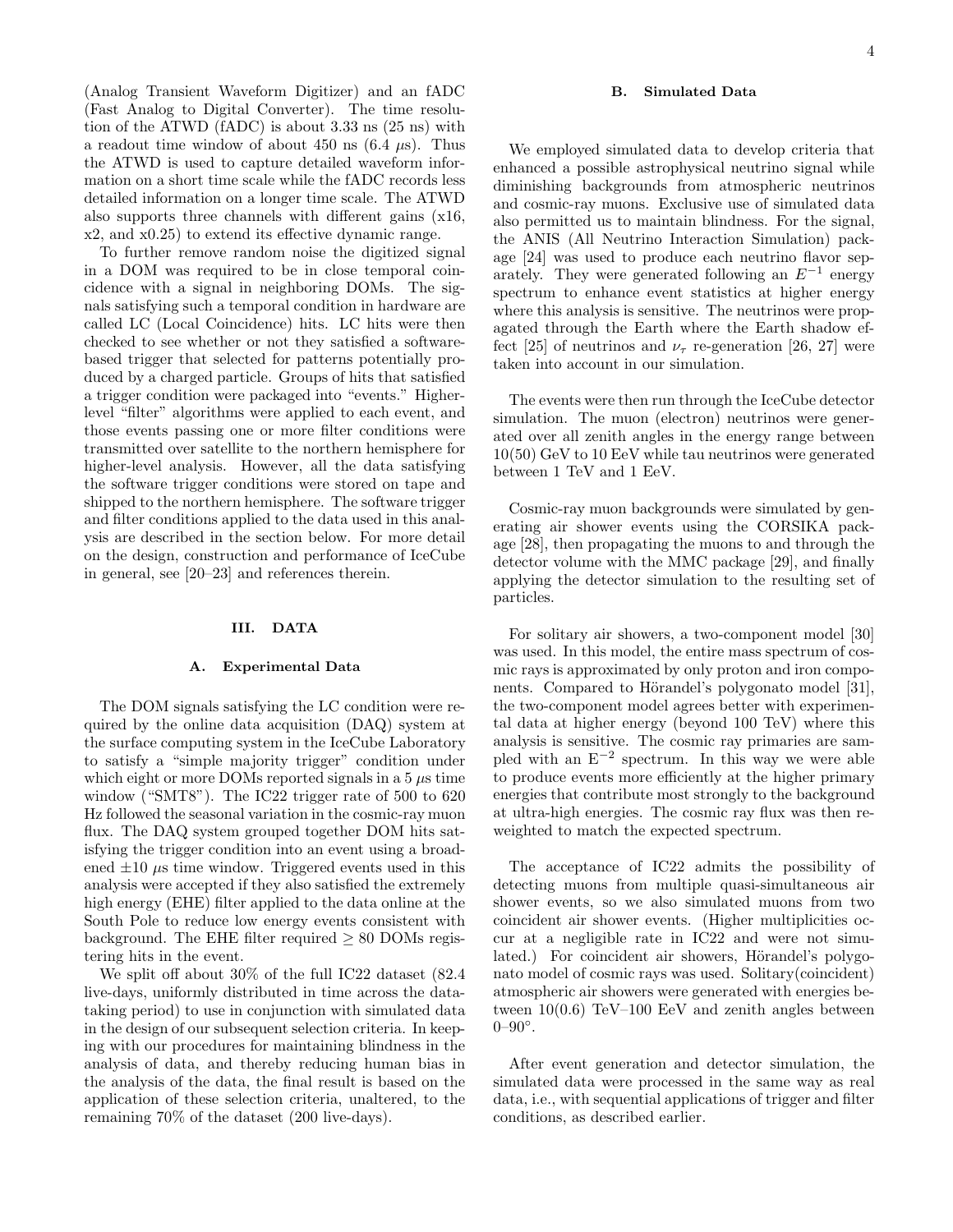# IV. TAU NEUTRINO IDENTIFICATION

#### A. Selection Criteria

Based on the characteristics of simulated data, we formulated several event selection criteria to exploit the UHE  $\nu_{\tau}$  signatures of a track plus one or two showers, in contrast to conventional pure track-like or pure showerlike events. Two such criteria use the reconstructed total number of photoelectrons  $(N_{pe})$  per DOM. The time associated with such a multi-photoelectron deposit in each DOM is the time of the first reconstructed photoelectron it detected. Looking at the full event time window,  $N_{pe}$  for each DOM is plotted vs. time and denoted  $\dot{N}_{pe}^{DOM}(t)$ . Fig. 3 shows  $N_{pe}^{DOM}(t)$  for a simulated inverted lollipop (top) and a simulated muon event (bottom). Note that the times of the hits are with respect to the event trigger time which has an extended readout time window of  $\pm 10 \mu s$  in IC22. For this reason, all the hit times exhibit at least a 10  $\mu$ s offset.



FIG. 3. The quantity  $N_{pe}^{DOM}(t)$  for a simulated inverted lollipop (top) and a simulated muon event (bottom), with primary particle energies of 25.4 PeV and 2.38 PeV, respectively. The peak of the top plot is at roughly 2500 photoelectrons.

To exploit the power of  $N_{pe}^{DOM}(t)$ , we devised a pa-

rameter called "maximum current ratio"  $(\text{IR}_{\text{max}})$ , defined as the maximum of  $I_{\text{in}}/I_{\text{out}}$  where  $I_{\text{in}(\text{out})}$  =  $\Delta Q_{\text{in(out)}}/\Delta T_{\text{in(out)}}$ . Here,  $\Delta Q_{\text{in}}$  was the charge, measured in photoelectrons (p.e.), collected by the DOMs in a sliding time window of length  $\Delta T_{\text{in}}$ . The time window was optimized in this analysis to be 1.2  $\mu$ s long. The corresponding "out" variables were the charge and time measured outside the sliding time window (see Fig. 4). As shown in Fig. 5,  $IR_{\text{max}}$  is small for track-like events and large for events containing showers, such as those produced by  $\nu_{\tau}$ . Since the IR<sub>max</sub> cut is related to energy, it will be applied to data as the last cut together with the other energy related cut explained at the end of this sub-section.



FIG. 4. (Color online) The maximum current ratio  $(\text{IR}_{\text{max}})$ for an event is calculated by finding the maximum ratio of charge inside a sliding time window to the charge outside this window. This variable is expected to be larger for  $\nu_{\tau}$  events (as in the example shown here) than for background events due to atmospheric muons.

Although  $IR_{\text{max}}$  is very effective at distinguishing most simple track-like background events from signal events, highly energetic muons can stochastically deposit large amounts of energy along their track lengths via bremsstrahlung, pair production, or photonuclear interactions, potentially mimicking  $\nu_{\tau}$  events. Fig. 6 shows an example of simulated muon with such a bremsstrahlung whose IR<sub>max</sub> value could be similar to that of a  $\nu_{\tau}$ . Theoretically,  $\nu_{\tau}$  events are most likely to have a large  $N_{pe}^{DOM}(t)$  at one or both of the temporal edges of the event. In practice,  $\nu_{\tau}$  events had a large  $N_{pe}^{DOM}(t)$  in the earliest third due to the presence of highly scattered photons that extended the temporal edge of the event to much later times. We expect future analyses to be able to devise criteria that reduce the impact of these scattered photons.

The "local charge density" parameter  $\rho_q$ , with units of p.e./ns, was introduced to remove events consistent with a large energy deposit away from either temporal edge.

Partitioning each event into three equal time windows,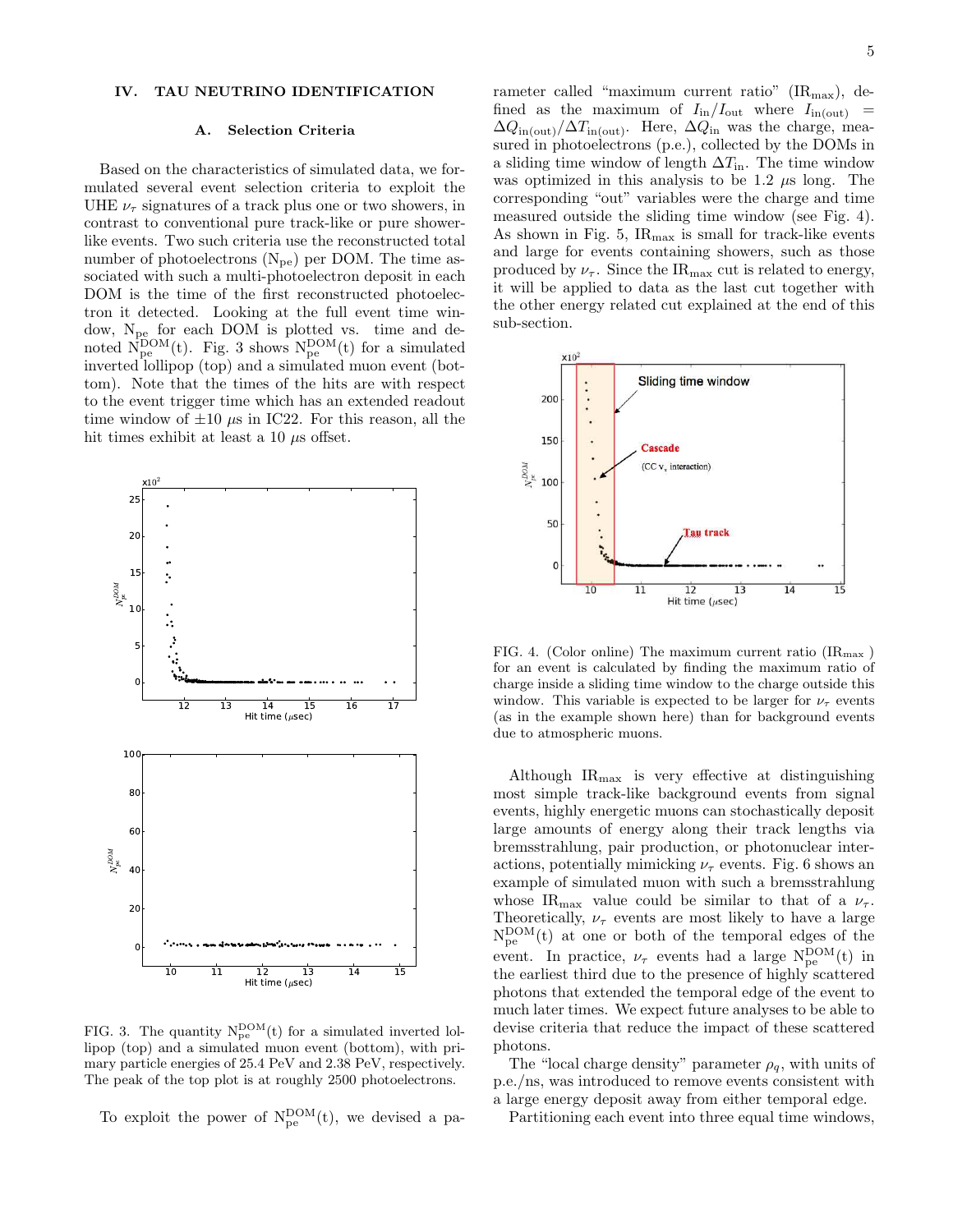

FIG. 5. (Color online) The logarithm of the  $IR_{\text{max}}$  parameter for simulated signal (green histogram for lollipop and blue points for all  $\nu_{\tau}$  events) and background (red points for atmospheric muon) events, and for data (gray histogram) passing the EHE filter. The distributions have been normalized to unit integrals to highlight the separation between signal and background. The  $IR<sub>max</sub>$  distributions of inverted lollipop and double bang events are also well-separated from the background.



FIG. 6. The quantity  $N_{pe}^{DOM}(t)$  for a simulated muon event, arising from a 336 PeV cosmic-ray primary, with a high energy bremsstrahlung energy loss.

we calculate the per-DOM ratios of charge to time in each window. These ratios are denoted  $\rho_q(I)$ ,  $\rho_q(II)$  and  $\rho_q(III)$  in the first, second and third time window, respectively. Events for which  $\rho_q(I) < 5$  p.e./ns or  $\rho_q(III)$  < 5 p.e./ns are rejected as being inconsistent with arising from a  $\nu_{\tau}$  event, since  $\nu_{\tau}$  are expected to make a significant energy deposition at the beginning and/or end of its interaction in the instrumented volume. Events with small  $\rho_q(II)$  are consistent with arising from  $\nu_{\tau}$  and are not rejected. Theoretically,  $\nu_{\tau}$  events are most likely to have a large  $N_{pe}^{DOM}(t)$  at one or both of the temporal edges of the event. In practice,  $\nu_{\tau}$  events

had a large  $N_{pe}^{DOM}(t)$  in the earliest third due to the presence of highly scattered photons that extended the temporal edge of the event to much later times. We expect future analyses to be able to devise criteria that reduce the impact of these scattered photons. Figure 7 shows  $N_{pe}^{DOM}$  vs. time and thus illustrates how  $\rho_q$  can distinguish  $\nu_{\tau}$  events from muon bremsstrahlung events. Figure 8 shows how well  $\rho_q$  separates signal from background.



FIG. 7. The quantity  $N_{pe}^{DOM}(t)$  for a simulated lollipop (top) and double bang (bottom) event. The peak number of photoelectrons in the plots above ranges between roughly 6,000 to over 15,000. These should be compared to  $N_{pe}^{DOM}(t)$  for a simulated inverted lollipop in Fig. 3 (top) and for an atmospheric muon event in Fig. 6. The atmospheric muon, with a bremsstrahlung energy loss roughly in the middle of its contained track length, would be rejected by the cut on  $\rho_q$  described in the text, whereas the lollipop, inverted lollipop and double bang would not because the bulk of the detected light occurs sufficiently early in the event.

Additional selection criteria were applied to further remove backgrounds. The flux of downward-going muons from cosmic-ray air shower events was reduced by implementing a "veto layer" in software, removing any events in which the average Z position of the first 4 hits  $(\bar{Z}_{init})$ ,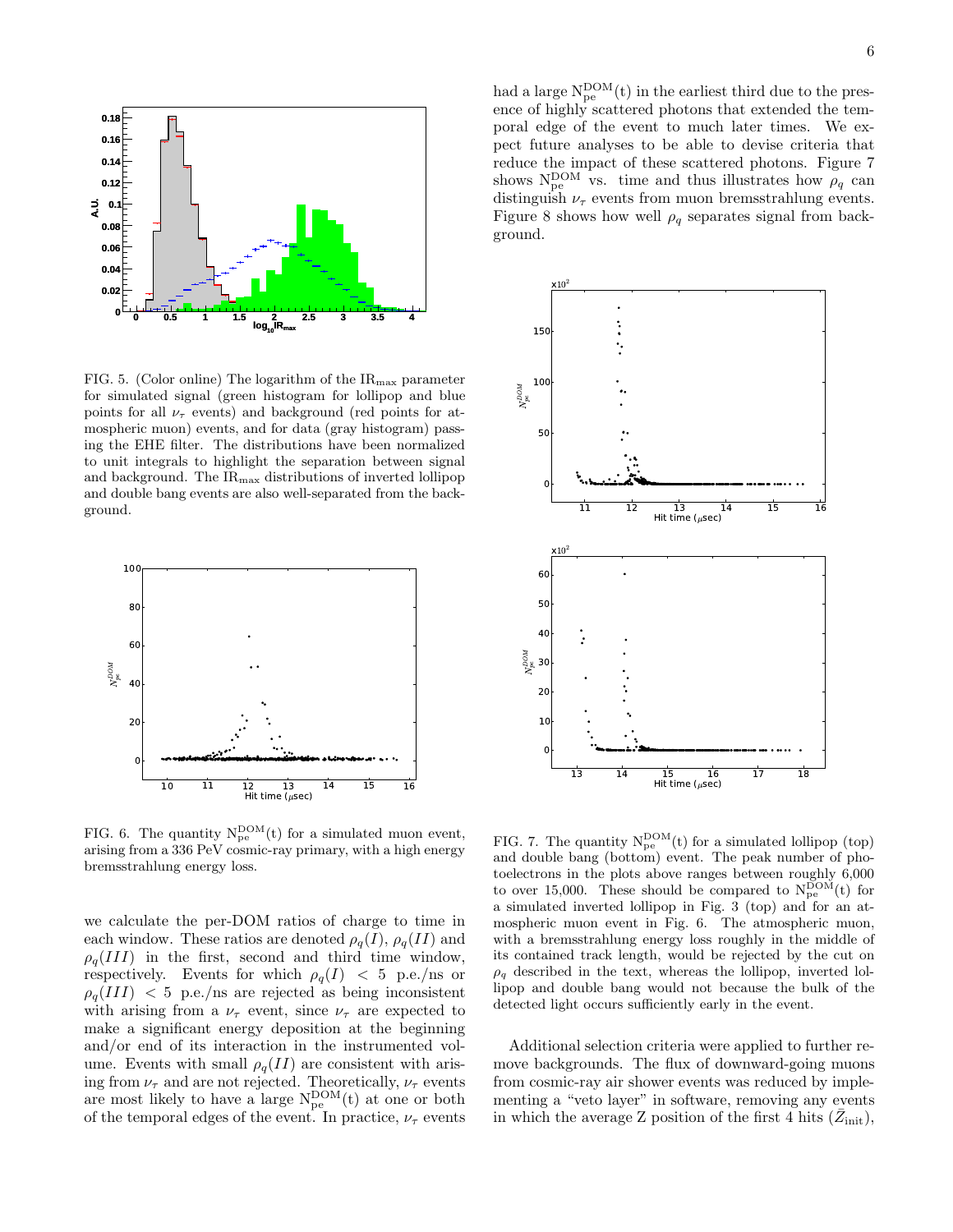

FIG. 8. (Color online) The logarithm of the local charge density parameter  $(\rho_q)$  for signal (green histogram for lollipop and blue points for all  $\nu_{\tau}$  events) and background (red histogram for atmospheric muon) events, and for data (gray histogram) passing the EHE filter. The distributions have been normalized to unit integrals to highlight the separation between signal and background. The  $\rho_q$  distributions of inverted lollipop and double bang events are also well-separated from the background.

was in the top 50 m of the detection volume. Downwardgoing muons were further removed using the approximate event velocity  $\bar{V}_Z$  (m/ns), constructed from the difference between the positions  $Z_{\text{cog}}$  and  $\bar{Z}_{\text{init}}$ , divided by the difference in their respective times, *i.e.*,  $T_{\text{cog}}$  and  $\overline{T}_{\text{init}}$ , where  $Z_{\text{cog}}$  ( $T_{\text{cog}}$ ) were the Z position (time) of the center of gravity of all hit DOMs. The times here are calculated using the average time of the hits used to calculate the Z positions. We removed events consistent with a downward direction by requiring  $V_Z < -0.1$  m/ns.

Background events arising from muon stochastic processes at or near the bottom of the detector, events whose muon tracks may go undetected, are removed by restricting our sample to events that were reasonably wellcontained in the instrumented detector volume. We required the average depth position of all DOMs with signals to satisfy  $Z_{\text{cog}} > -330$  m (as measured from the center of the detector).

We also applied a generic topological selection by calculating the eigenvalues of the tensor of inertia (ToI) of pulse amplitudes (instead of conventional mass) [32] from hit DOMs of each event and keeping only those events that tended towards sphericity. Perfectly spherical events will have three equal ToI eigenvalues, while perfectly track-like events will have one eigenvalue equal to zero. We therefore required that the ratio of smallest eigenvalue to the sum of all three eigenvalues was  $> 0.1$ .

Remaining lower energy events were further reduced in number by requiring a minimum  $IR_{\text{max}}$  and  $N_{\text{pe}}$  for each event. We required  $IR_{\text{max}} \geq 200$  and  $\log_{10} N_{\text{pe}} \geq 4.2$ , the values of which were based on an optimization that is described in the following section. Figure 9 shows the distributions of these two selection criteria for simulated signal, simulated background, and 30% of the data, prior to the overall optimization of all the selection criteria.

The selection criteria described above are summarized in Table I.

#### B. Optimization of Selection Criteria

The final values for  $IR_{\text{max}}$  and  $N_{\text{pe}}$  were optimized by minimizing the Model Rejection Factor (MRF) [33] before applying them to the full dataset. We varied the values of  $IR_{\text{max}}$  and  $\log_{10} N_{\text{pe}}$  as shown in Fig. 10, finding a shallow minimum at MRF∼ 0.89. At this MRF, the expected all-flavor signal and background were 3.52 and 0.81 events, respectively, using the Waxman-Bahcall upper bound for signal, translated to account for what would be detected following standard neutrino oscillations, of  $E_{\nu}^2 \phi_{\nu} < \frac{3}{2} \times 4.5 \times 10^{-8} \text{ GeV/cm}^2 \text{s s}$  [4] for the signal neutrino flux normalization with  $E^{-2}$  spectrum. Assuming standard neutrino oscillations, we expect onethird of this flux to be  $\nu_{\tau}$ . The corresponding optimized values are  $IR_{\text{max}} \geq 300$  and  $log_{10} N_{\text{pe}} \geq 4.0$ . However, in order to be conservative in the face of limited simulated event statistics, we chose instead to use  $IR_{\text{max}} \geq 200$  and  $log_{10} N_{pe} \geq 4.2$ , resulting in an MRF= 0.93 and expected all flavor signal and background event counts of 3.18 and 0.60, respectively.

# C. Signal Selection Efficiency

The event rates for the selection criteria described in Section IV A were grouped into sets (EHE, S1-4) for reference purposes and are summarized in Table II for simulated signals. It is evident from Table II that this analysis, though designed to be sensitive primarily to UHE  $\nu_{\tau}$  signals, also had appreciable sensitivity to UHE  $\nu_{e}$  and  $\nu_{\mu}$  signals. The final limit described below will therefore be applicable to all neutrino flavors. Figures 11-14 show the distribution of event rates (Hz) for each cut parameter for simulated signal as well as background, and a sample of IC22 data. All plots show data after application of the EHE filter (Fig. 11) and sets of selection criteria S1 (Fig. 12), S2 (Fig. 13), and S3 (Fig. 14).

The efficiency of the event selection criteria for accepting signal can be obtained from Fig. 15 (top). The bottom plot of that same figure shows the effective area Aeff for each neutrino flavor after application of the SMT8 trigger condition and the full suite of selection criteria. Using simulated signal,  $A_{\text{eff}}$  is defined by  $\Phi_{\nu}A_{\text{eff}}T = N_{\text{det}}$ , where  $\Phi_{\nu}$  is the neutrino flux prior to any propagation or interaction effects in the Earth, T is a length of time, and  $N_{\text{det}}$  is the number of detected events. The Aeff is not used in the calculation of our limit on UHE neutrino production, but event rates for a particular theoretical model subject to the selection criteria in this analysis may be estimated via the product of the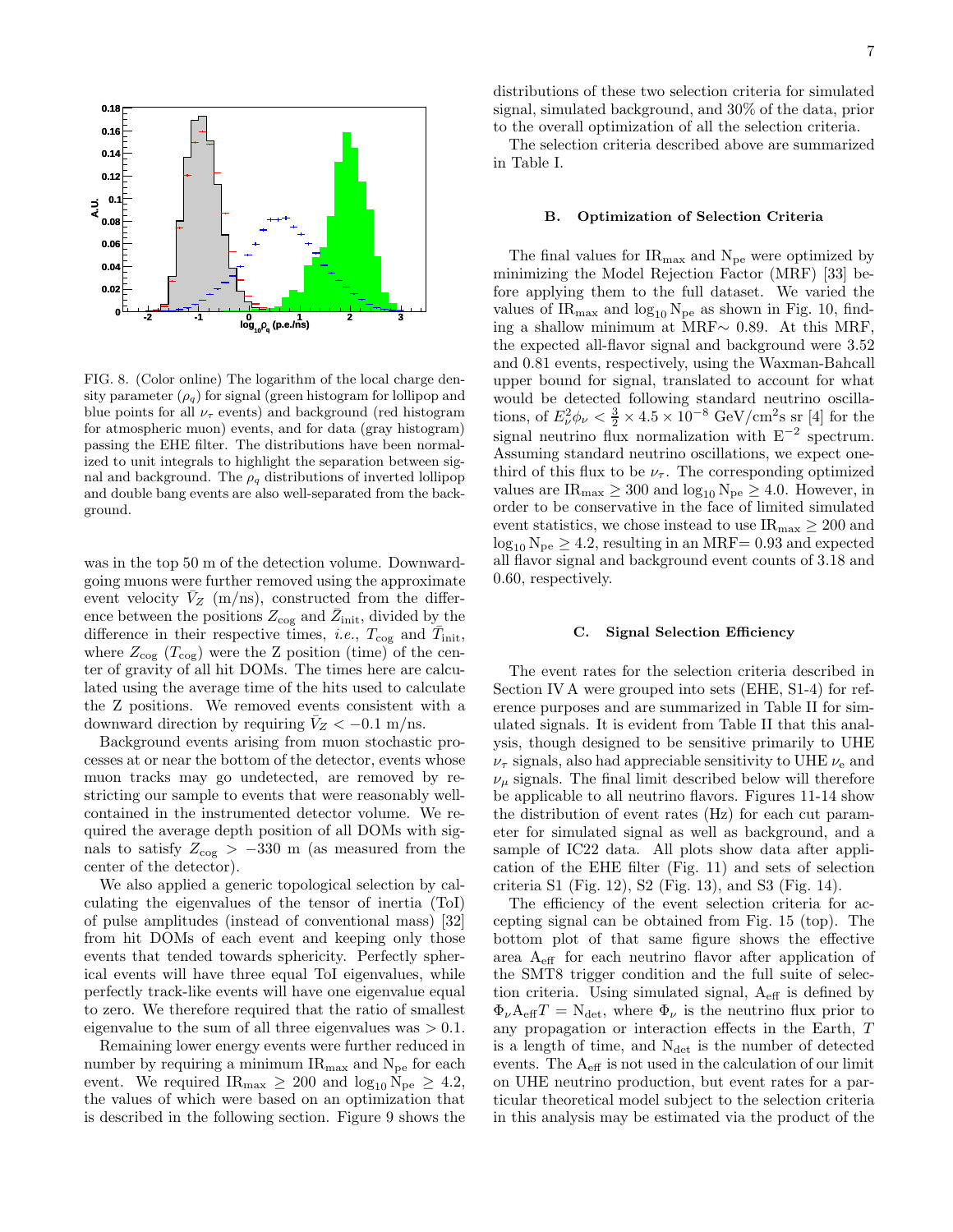TABLE I. Summary of the selection criteria used in this analysis.

| Selection criterion:                    | Purpose:                                                                                             |
|-----------------------------------------|------------------------------------------------------------------------------------------------------|
| NDOM > 80                               | Selects high energy events that produce light in many DOMs.                                          |
|                                         | $\rho_q(I), \rho_q(III) > 5$ p.e./ns Selects events creating light at beginning and/or end of event. |
| $\bar{Z}_{\text{init}} < 450 \text{ m}$ | Removes events with initial light depositions high in the detector.                                  |
| $\bar{V}_Z < -0.1$ m/ns                 | Removes events consistent with downward trajectories.                                                |
| $Z_{\rm cog} > -330 \; {\rm m}$         | Selects well-contained events and removes cosmic-ray muons interacting                               |
|                                         | near or below the bottom of the detector.                                                            |
| $\text{ToI} > 0.1$                      | Favors events with more spherical than track-like topologies.                                        |
| $IR_{\text{max}} \geq 200$              | Selects events with large instantaneous light depositions.                                           |
| $log_{10} N_{pe} \ge 4.2$               | Selects high energy events that produce a large amount of light.                                     |

effective area and the model's predicted flux. In the energy range pertinent to this analysis, signal events must be either downward-going or horizontal due to Earth absorption of upward-going neutrinos for  $E_{\nu} > \sim 100$  TeV.

# D. Background Selection Efficiency

The event rates for simulated background and 30% of the data sample are summarized in Table III. Figures 11- 14 show the distribution of event rates for background. The efficiency of the event selection criteria for rejecting background can be obtained from Fig. 15 (top), where the simulated background and 30% of the data sample match well at each cut level.

Figure 16 shows the distributions of the true zenith angle (top) and primary neutrino energy (bottom) from the simulation for the events that passed all the selection criteria. As expected, most  $\nu_{\tau}$  were from near the horizon, with the angular acceptance peaking at about 100◦ from vertical.

#### V. RESULTS

After unblinding the remaining 200 live-days of data and applying all the selection criteria, three events remained in the data sample. The predicted background from all simulated sources was  $0.60 \pm 0.19$  events. The remaining data events are shown in Fig. 17.

From a detailed study of these events, we determined that one was consistent with light produced by an AMANDA optical module observed to emit light intermittently (Fig. 17, top). A second event was qualitatively consistent with background from a nearly horizontal muon interacting near the bottom of the detector (Fig. 17, middle). The third event had the characteristics of a neutrino-induced shower (Fig. 17, bottom), and was also in the final sample of an independent IC22 analysis that searched for shower-like signals [34]. However, we can not rule out this event as being produced by a cosmic-ray muon accompanied by a stochastic highenergy bremsstrahlung energy loss process. We have conservatively included all three events in the final sample in the derivation of the final result.

# VI. SYSTEMATIC AND STATISTICAL ERRORS

The systematic and statistical errors in this analysis were obtained using signal and background simulations and are summarized in Table IV. In the following subsections, systematic errors on signal and background are explained followed by our result including both errors.

#### A. Systematic Errors for Signal

The systematic error due to our lack of precise knowledge of the DOM sensitivity to photons was obtained by simulating the effect of setting it to 90% and 110% of its nominal value resulting in  $[-4.7\%, +7.9\%]$  error. The systematic error in the event rates reflecting uncertainties on the optical properties of the ice was obtained by simulating events using different ice models. The ice models were created from data generated using in situ light sources. The baseline ice model [35] for this analysis used optical properties of the ice measured at AMANDA depths and extrapolated to IceCube depths, while an alternative ice model [36] obtained them with a direct fit to the full range of IceCube light source data. Comparing the predictions of the two ice models resulted in a  $+29.4\%$ error.

The systematic uncertainty in the neutrino cross section came from two sources. One was from theoretical uncertainty in the parton distribution function evaluation and structure function and the other was from errors in the experimental measurement of the parton distribution function by HERA [37]. From these two sources we estimated the systematic error in the neutrino cross section as  $\pm 6.4\%$ . Very high energy events could saturate PMTs by exceeding the PMT's dynamic range. This could result in an incorrect estimation of the original neutrino energy. Since the observable quantity most closely related to the energy is  $N_{pe}$ , the systematic error associated with the PMT saturation was obtained by observing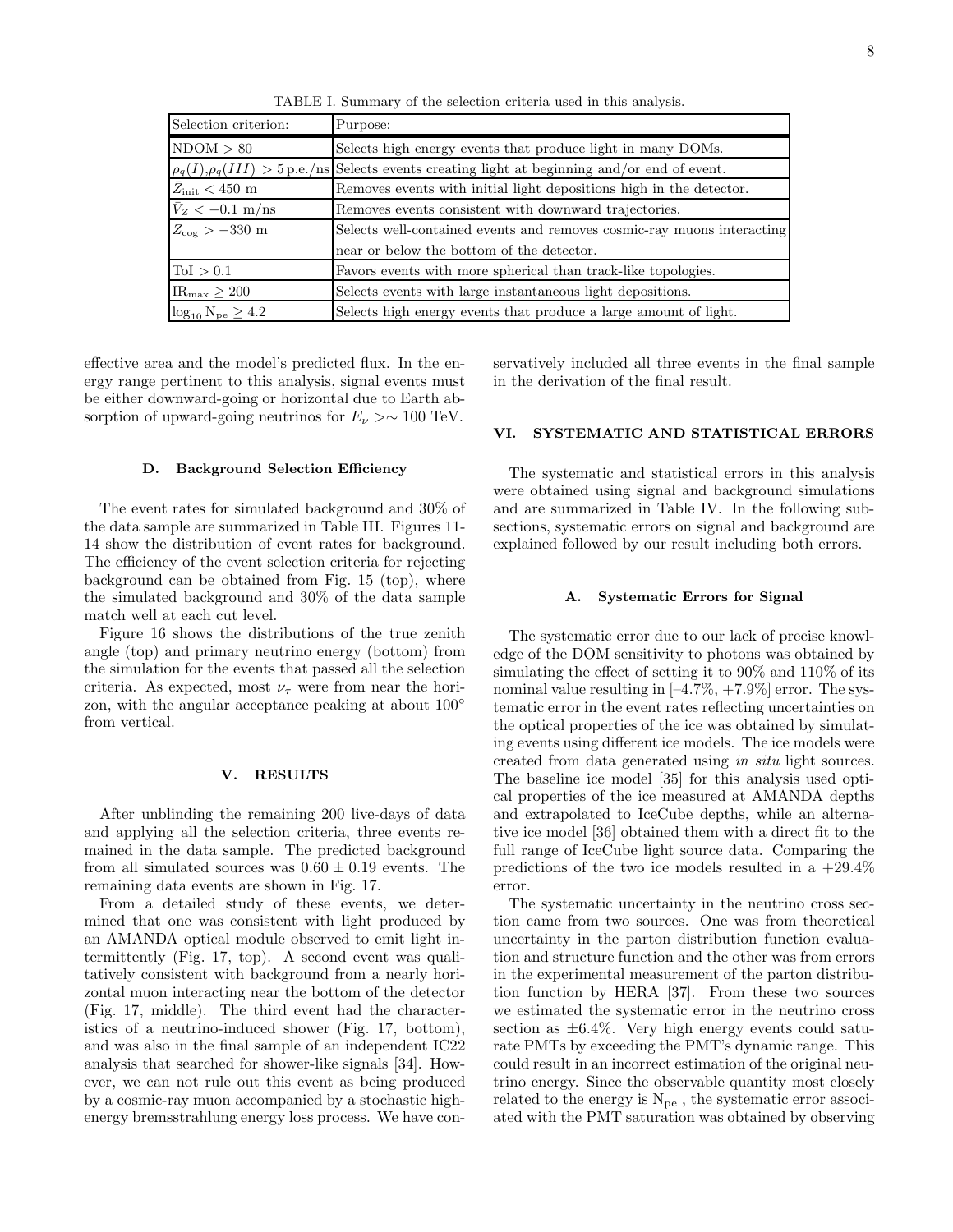TABLE II. Predicted signal event rates with statistical error after application of each set of selection criteria. LP, ILP and DB represent lollipop, inverted lollipop and double-bang, respectively. For signal rates, the flux was normalized to the WB bound. (The first column provides labels for reference purposes in subsequent tables and figures.)

|                |                                                                                                                                                                          | MC simulation                   |            |     |                                                                               |                |                                                                                                                                     |
|----------------|--------------------------------------------------------------------------------------------------------------------------------------------------------------------------|---------------------------------|------------|-----|-------------------------------------------------------------------------------|----------------|-------------------------------------------------------------------------------------------------------------------------------------|
| Set No.        | Selection Criteria                                                                                                                                                       | Signal $\nu$ (E <sup>-2</sup> ) |            |     |                                                                               |                |                                                                                                                                     |
|                |                                                                                                                                                                          | $L_{\rm P}$                     | <b>ILP</b> | DB. | $\nu_{\tau}$                                                                  | $\nu_{\mu}$    | $\nu_e$                                                                                                                             |
|                |                                                                                                                                                                          |                                 |            |     |                                                                               |                | $\times 10^{-9}$ [Hz] $\times 10^{-9}$ [Hz] $\times 10^{-9}$ [Hz] $\times 10^{-8}$ [Hz] $\times 10^{-8}$ [Hz] $\times 10^{-8}$ [Hz] |
| EHE            | NDOM > 80                                                                                                                                                                |                                 |            |     | $13.48 \pm 0.11$ $3.54 \pm 0.09$ $4.45 \pm 0.16$ $50.5 \pm 0.5$               | $119 \pm 2.2$  | $39.9 \pm 0.7$                                                                                                                      |
| S <sub>1</sub> | $\rho_q(I)$ , $\rho_q(III) > 5$ p.e./ns                                                                                                                                  |                                 |            |     | $3.42 \pm 0.11$ $3.05 \pm 0.08$ $4.30 \pm 0.16$ $24.0 \pm 0.3$                | $29.3 \pm 0.8$ | $23.9 \pm 0.6$                                                                                                                      |
| S <sub>2</sub> | $\bar{Z}_{\text{init}}$ < 450 m, $\bar{V}_Z$ < -0.1 m/ns 2.55 $\pm$ 0.10   2.91 $\pm$ 0.08   3.95 $\pm$ 0.16   22.6 $\pm$ 0.3                                            |                                 |            |     |                                                                               | $24.9 \pm 0.8$ | $22.9 \pm 0.5$                                                                                                                      |
| S <sub>3</sub> | $Z_{\rm cov} > -330$ m, ToI $> 0.1$                                                                                                                                      |                                 |            |     | $2.32 \pm 0.10$ $2.29 \pm 0.08$ $3.02 \pm 0.14$ $15.7 \pm 0.3$ 11.8 $\pm$ 0.6 |                | $17.5 \pm 0.5$                                                                                                                      |
| S4             | $IR_{\text{max}} \ge 200$ , $\log_{10} N_{\text{pe}} \ge 4.2$   1.72 $\pm$ 0.08   1.72 $\pm$ 0.06   2.07 $\pm$ 0.11   5.63 $\pm$ 0.08   3.70 $\pm$ 0.15   9.08 $\pm$ 0.2 |                                 |            |     |                                                                               |                |                                                                                                                                     |

TABLE III. Predicted background event rates with statistical error after application of each set of selection criteria. For conventional neutrinos (labeled "conv" in the table), the Bartol model [14] was used. For prompt neutrinos, the Martin GBW model [38] was used for  $\nu_{\tau}$  and the Sarcevic standard model [16] was used for  $\nu_{\mu}$  and  $\nu_{e}$ .

| Set No.        | MC simulation                        |                                  |                                                                                         |                               |                                   | Data                                                                                                                                 |                       |
|----------------|--------------------------------------|----------------------------------|-----------------------------------------------------------------------------------------|-------------------------------|-----------------------------------|--------------------------------------------------------------------------------------------------------------------------------------|-----------------------|
|                | Background $\mu$<br>Background $\nu$ |                                  |                                                                                         |                               |                                   |                                                                                                                                      | $30\%$ sample         |
|                | $\nu_{\mu}^{\rm conv}$               | $\nu_e^{\rm conv}$               | $\nu_{\tau}^{\mathrm{prompt}}$                                                          | $\nu_{\mu}^{\mathrm{prompt}}$ | $\nu_e^{\rm prompt}$              |                                                                                                                                      |                       |
|                |                                      |                                  |                                                                                         |                               |                                   | $\times 10^{-8}$ [Hz] $\times 10^{-8}$ [Hz] $\times 10^{-10}$ [Hz] $\times 10^{-8}$ [Hz] $\times 10^{-8}$ [Hz] $\times 10^{-6}$ [Hz] | $\times 10^{-6}$ [Hz] |
| <b>EHE</b>     |                                      | $184 \pm 14.0$   6.88 $\pm$ 0.26 | $33.4 \pm 0.4$                                                                          |                               | $23.6 \pm 0.50$   $9.95 \pm 0.13$ | 830,000                                                                                                                              | $1,370,000 \pm 438$   |
| S <sub>1</sub> |                                      |                                  | $8.21 \pm 1.80$   $0.96 \pm 0.06$   $9.74 \pm 0.17$   $2.19 \pm 0.12$   $3.46 \pm 0.05$ |                               |                                   | 303                                                                                                                                  | $246 \pm 5.9$         |
| S <sub>2</sub> |                                      |                                  | $8.11 \pm 1.80$   $0.96 \pm 0.06$   $9.62 \pm 0.17$   $2.05 \pm 0.12$   $3.42 \pm 0.05$ |                               |                                   | 41.2                                                                                                                                 | $53.3 \pm 2.7$        |
| S <sub>3</sub> |                                      |                                  | $4.16 \pm 0.66$   0.70 $\pm$ 0.06   7.12 $\pm$ 0.14                                     |                               | $1.26 \pm 0.09$ $2.55 \pm 0.04$   | 14.4                                                                                                                                 | $20.8 \pm 1.7$        |
| S4             |                                      |                                  |                                                                                         |                               |                                   | $0.24 \pm 0.06$ $\vert 0.04 \pm 0.003 \vert$ $0.91 \pm 0.03$ $\vert 0.15 \pm 0.02 \vert 0.43 \pm 0.01 \vert 0.026 \pm 0.01$          | $\overline{0}$        |

the impact of changing the  $N_{pe}$  cut from 90% to 110% of its original value. This error was found to be [–5.7%,  $+5.0\%$ ].

#### B. Systematic Errors for Background

The systematic errors due to uncertainties in DOM sensitivity, ice properties, and DOM saturation behavior were obtained in the same manner as for the signals, as described in Section VI A. They were estimated as  $[-4.7\%, +7.9\%]$ ,  $[-62\%, +85\%]$ , and  $[-28.9\%, +5.3\%]$ , respectively.

In addition, there are systematic errors which applied only to the background. The muon event rate is known to change as a function of the atmospheric temperature above the South Pole plateau. Since our muon simulation assumed a rate pegged to that seen in October, the seasonal variation was taken into account as a systematic error and was estimated as  $[-24\%, +18\%]$  when compared with IC22 data at EHE filter level. The systematic error due to cosmic ray composition was also obtained by switching constants and slopes between proton and iron in the two component model data. At S3, just before the final cut to have enough statistics, we obtained  $-24\%$  by this method.

There are alternative models for the prompt neutrino flux. For this analysis, the base models used for the

prompt neutrino flux are Sarcevic standard flux model for  $\nu_{\mu}$  and  $\nu_{e}$  [16], and Martin GBW model for  $\nu_{\tau}$  [38]. As an alternative, we have also considered the Sarcevic minimum and maximum flux models [16], from which we estimate a [–59%, +30%] systematic error on the prompt neutrino flux.

# C. Result including Statistical and Systematic Errors

Since it was computationally feasible to generate a large amount of simulated signal, the statistical error on the simulated signal is small  $(\pm 2.3\%)$ . By contrast, the considerably larger statistical error on the simulated background  $(\pm 32\%)$  reflects the aggregate effect of the high rejection efficiency of our selection criteria and the limitations imposed by finite computational resources. In summary, the expected signal and background events for 200 live-days with IC22 are  $3.18 \pm 0.07$  (stat.)  $^{+2.99}_{-3.08}$  (syst.) and  $0.60 \pm 0.19$  (stat.)  $^{+0.56}_{-0.58}$  (syst.), respectively. When we unblinded 200 live-days of data we observed 3 events which were deemed compatible with background. With a predicted background of  $0.60 \pm 0.19$  (stat.)  $^{+0.56}_{-0.58}$  (syst.) events, the probabilities of observing one, two or three events due solely to fluctuations in the background are 30%, 13% and 5%, respectively.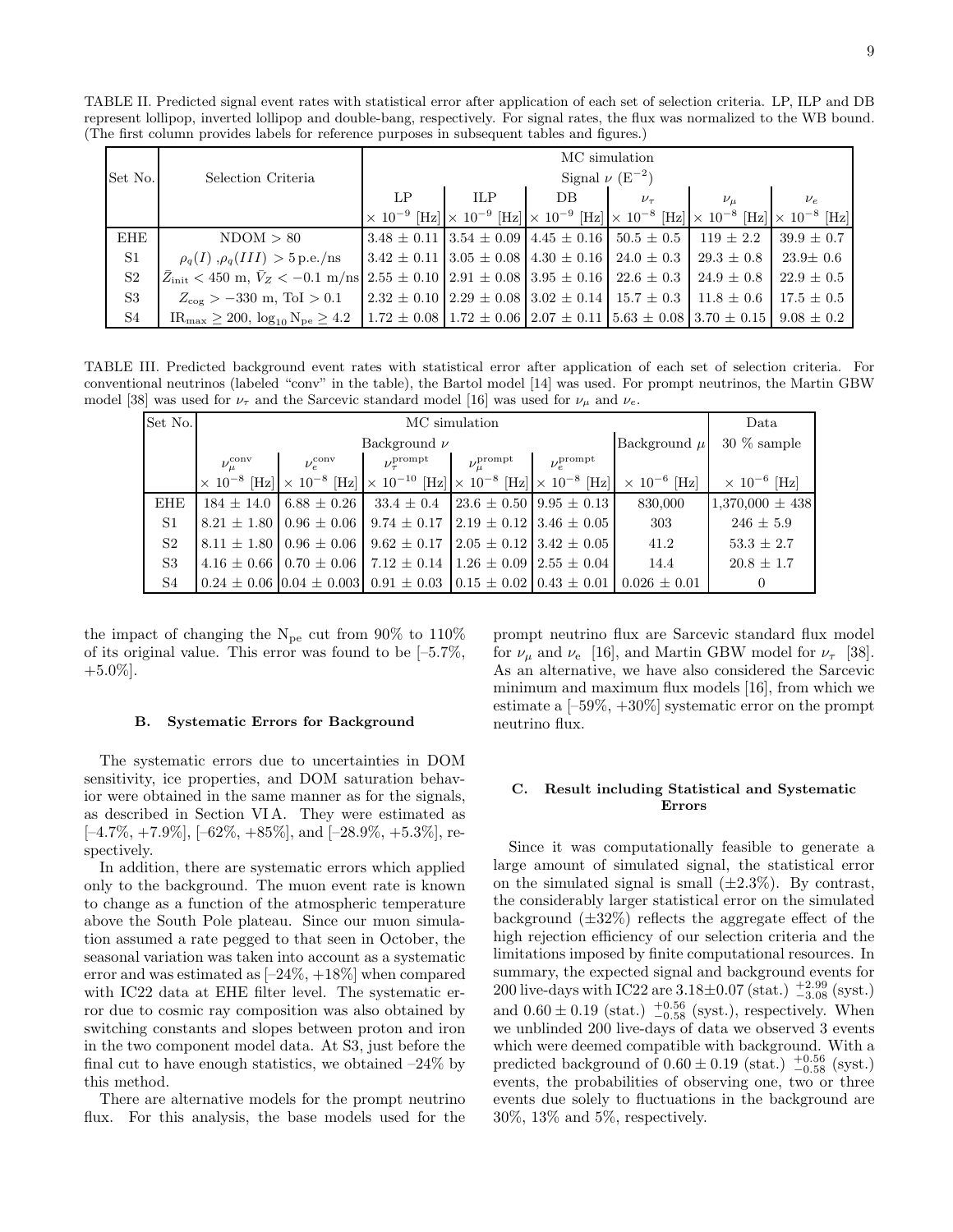

FIG. 9. (Color online) Distributions of the quantities  $IR_{\text{max}}$  vs.  $\log_{10} N_{\text{pe}}$  for 30% of the data (row 1, left), simulated cosmicray background (row 1, right), simulated atmospheric neutrinos (row 2, left), simulated prompt atmospheric neutrinos (row 2, middle), simulated all-flavor neutrino signal (row 2, right), and  $\nu_{\tau}$  lollipop (row 3, left), inverted lollipop (row 3, middle) and double bang (row 3, right), assuming an  $E^{-2}$  spectrum and prior to the final selection criteria optimization. The color code represents the event rate in Hz except for the data where it represents number of events in 30% of the data sample (82.4 live-days). The region in the upper right of each plot, indicated by the black lines, designates the region selected by the optimized criteria as described in Section IV B.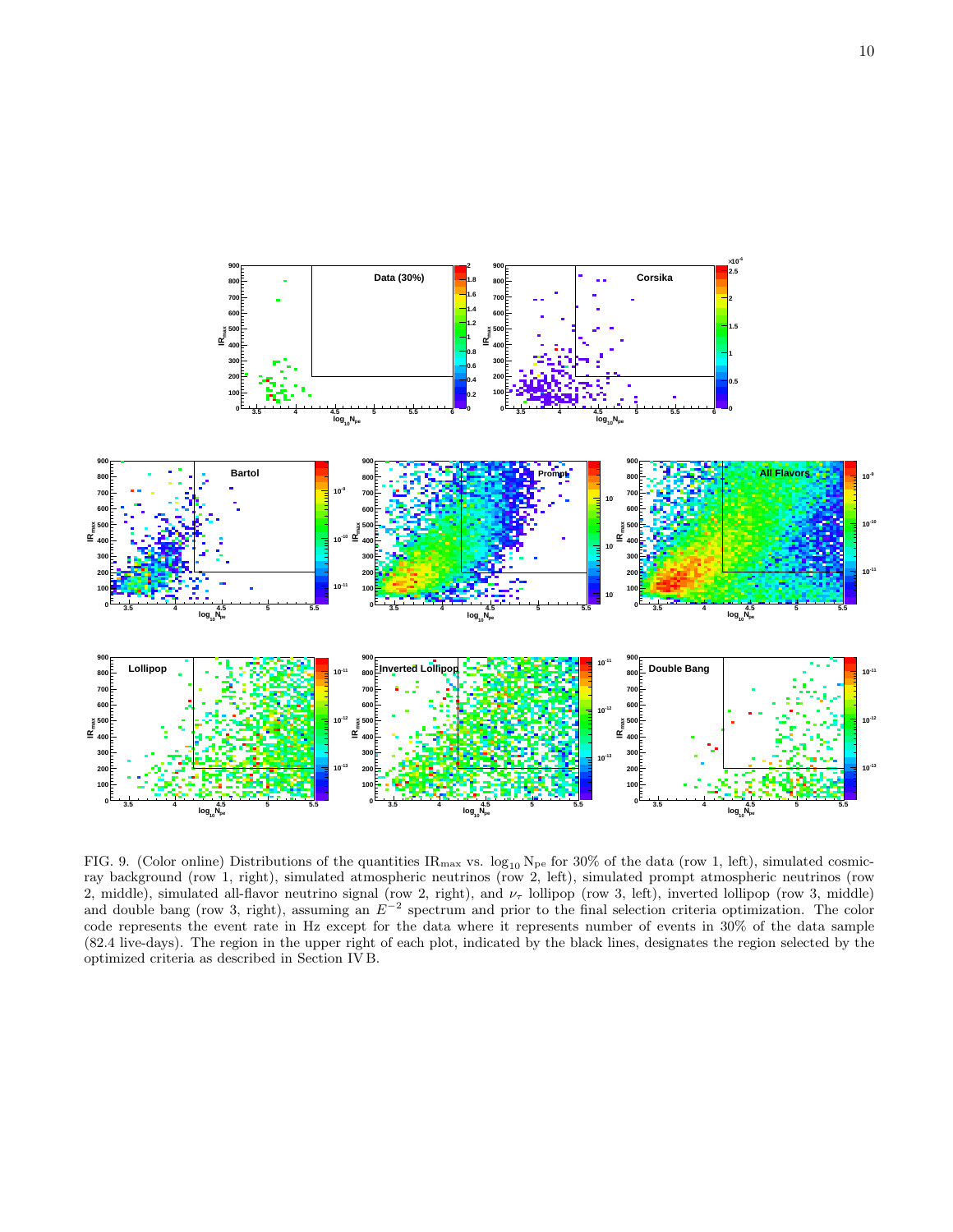

FIG. 10. (Color online) We optimized the selection criteria for  $IR_{\text{max}}$  and  $log_{10} N_{\text{pe}}$  using the Model Rejection Factor (MRF) formalism. The plot shows how the MRF varies as a function of  $\log_{10} N_{\text{pe}}$  for different values of IR<sub>max</sub>. We chose values for these parameters near but not exactly at the minimum shown for reasons explained in the text.



FIG. 11. (Color online) Distributions of local charge density for signal, BG, and 30% of the IC22 data just before application of the "S1" set of selection criteria. The vertical (horizontal) arrow line represents the cut value (selected region) of that set.

We combined the systematic errors in quadrature with the statistical errors and applied a profile log-likelihood



FIG. 12. (Color online) Distributions of the average z-position of initial hits (top) and the average velocity z-component (bottom) for signal, BG, and 30% of the IC22 data just before application of the "S2" set of selection criteria. The vertical (horizontal) arrow lines represent the cut values (selected regions) of that set.

method [39] to obtain the confidence interval [40]. The 90% confidence level (CL) upper limit on signal for 200 live-days was obtained as  $\mu_{90}^s = 7.7$  events. The 90% CL upper limit on astrophysical all-flavor neutrino flux,  $\Phi_{90}(\nu_{\rm x})$ , was obtained using the following relation:  $\frac{\Phi_{90}}{\Phi_{WB}} = \frac{\mu_{90}^{80}}{N_{WB}}$  where  $\Phi_{WB}$  and  $N_{WB}$  are the WB bound for all-flavor astrophysical neutrinos and the corresponding number of all-flavor astrophysical neutrinos for 200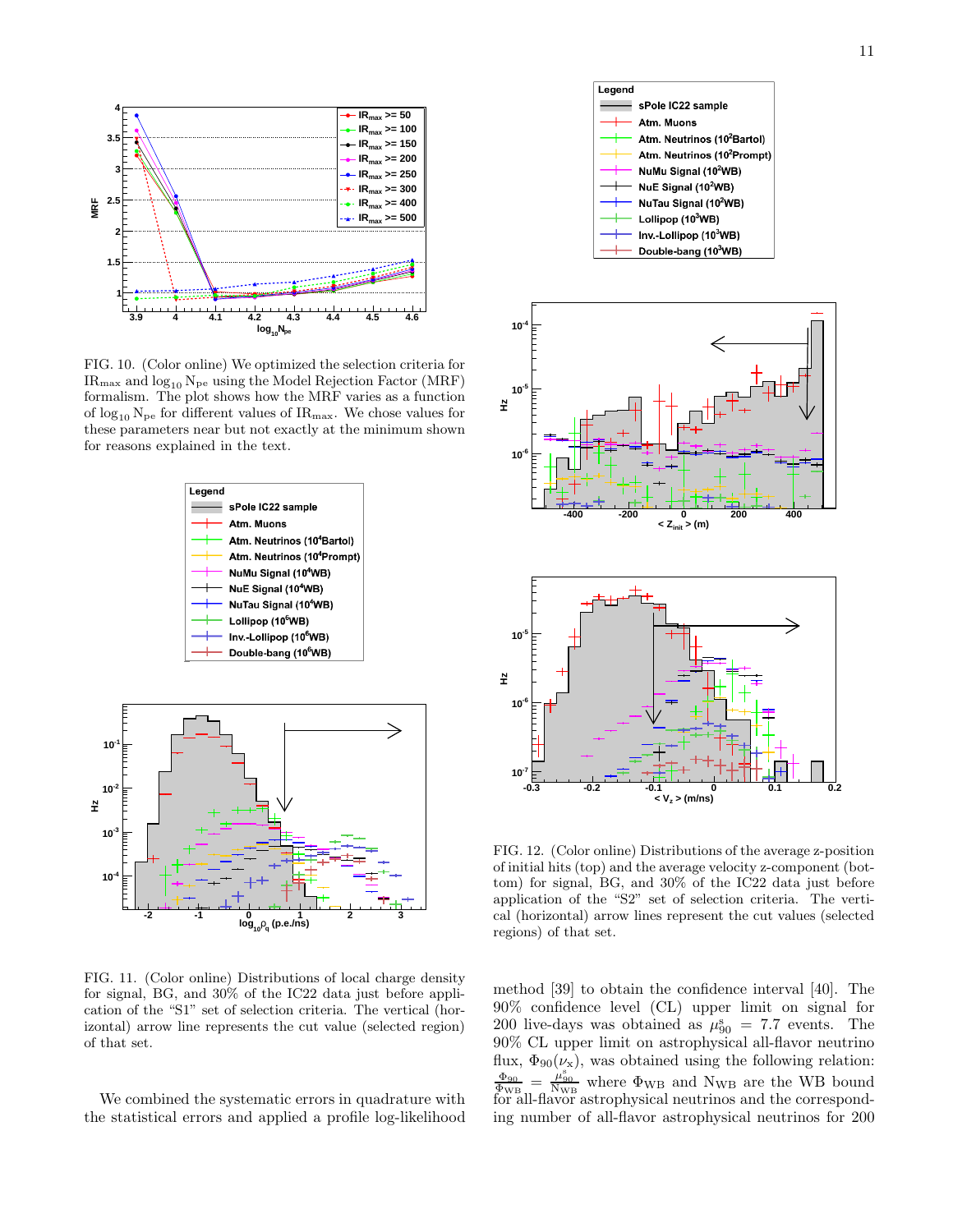





FIG. 13. (Color online) Distributions of the center of gravity of the z-position (top) and tensor of inertia (bottom) for signal, BG, and 30% of the IC22 data just before application of the "S3" set of selection criteria. The vertical (horizontal) arrow lines represent the cut values (selected regions) of that set.

live-days, respectively. The obtained 90% CL upper limit is  $E_{\nu}^2 \Phi_{90}(\nu_x) < 16.3 \times 10^{-8} \,\text{GeV} \,\text{cm}^{-2} \,\text{sr}^{-1} \,\text{s}^{-1}$  for the 3 observed events from the 200 live-days of IC22 data.

This limit applies to the primary neutrino energy range of 340 TeV  $\lt E_\nu \lt 200$  PeV, covering the middle 90% of the accepted simulated signal. Fig. 18 shows this limit together with several theoretical model predictions. The upper limit on the tau neutrino flux is one third that of



FIG. 14. (Color online) Distributions of the maximum current ratio (top) and the number of photo-electrons (bottom) for signal, BG, and 30% of the IC22 data just before application of the "S4" set of selection criteria. The vertical (horizontal) arrow lines represent the cut values (selected regions) of that set. The legend for these plots is the same as in Fig. 13.

the all-flavor astrophysical neutrino flux if one assumes a flavor ratio of  $\nu_e:\nu_\mu:\nu_\tau=1:1:1$  at Earth.

#### VII. CONCLUSIONS AND OUTLOOK

A set of selection criteria designed for UHE  $\nu_{\tau}$  detection were applied to IceCube data. These criteria also had appreciable efficiency for UHE  $\nu_e$  and  $\nu_{\mu}$  detection. We applied these criteria to 200 live-days of data from IceCube's 22-string configuration and observed 3 events in the final sample. We therefore set a 90% CL upper limit on the astrophysical UHE all-flavor neutrino flux of  $E_{\nu}^2 \Phi_{90}(\nu_x)$  < 16.3 × 10<sup>-8</sup> GeV cm<sup>-2</sup> sr<sup>-1</sup> s<sup>-1</sup>. The analysis improves on the previous limit set by AMANDA [34, 41, 43] with comparable integrated exposure. Future IceCube searches specialized for  $\nu_{\tau}$  will be more sensitive due to the increased instrumented volume relative to IC22. The large volume will also warrant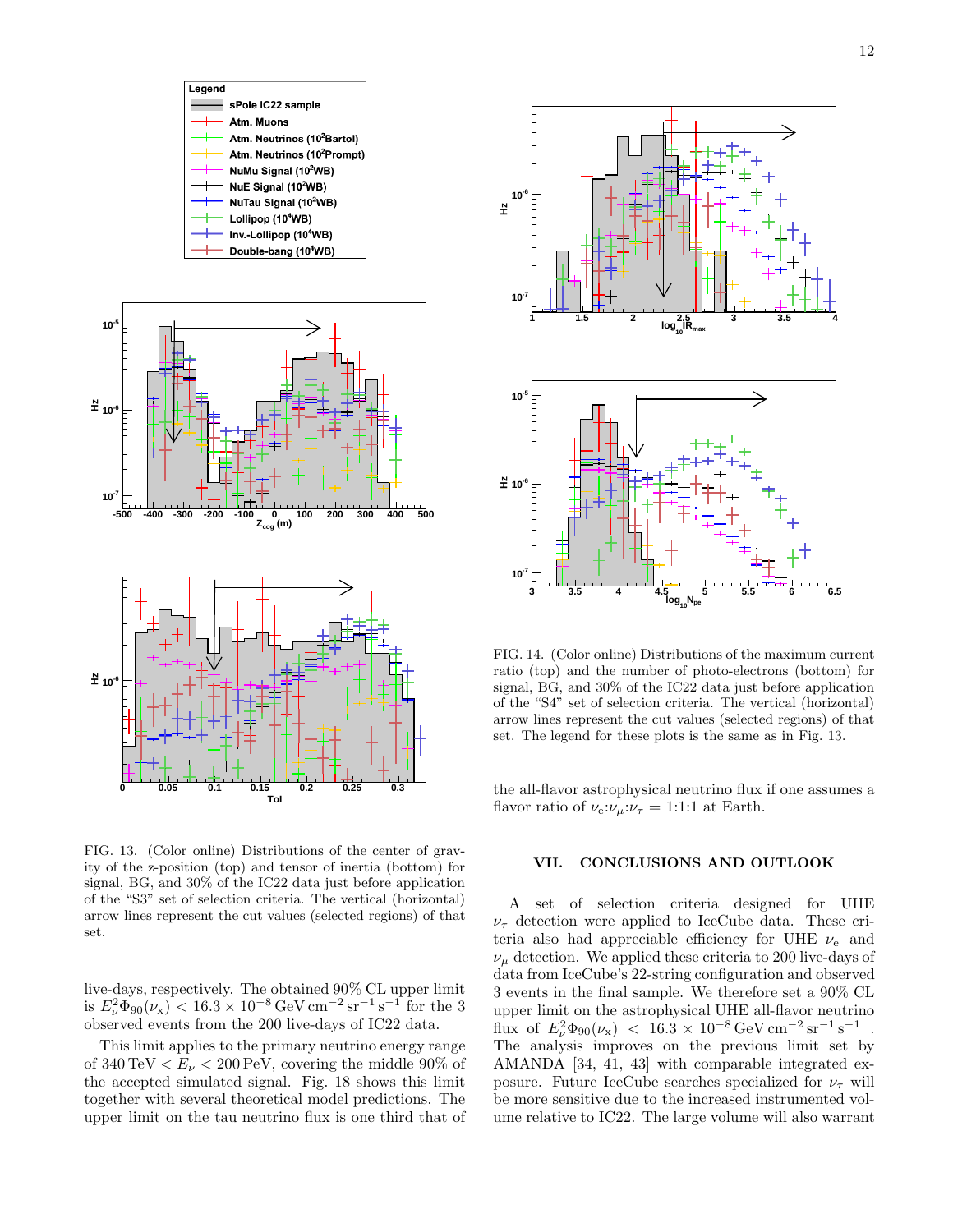

FIG. 15. (Color online) Top: Event rate (Hz) at each cut level for simulated signal and background, and 30% of the data sample. At S4, there were zero events in the data sample, and so the 90% CL upper limit value was plotted as indicated by the black arrow. Bottom: IC22 effective areas vs. neutrino energy for each neutrino flavor (red:  $\nu_e$ , blue:  $\nu_\tau$ , black:  $\nu_\mu$ ) after application of the SMT8 trigger (dashed lines) and after application of all selection criteria (solid lines).

the application of sophisticated  $\nu_{\tau}$  reconstructions, further improving the sensitivity of these searches.

#### ACKNOWLEDGMENTS

We acknowledge the support from the following agencies: U.S. National Science Foundation-Office of Polar Programs, U.S. National Science Foundation-Physics Division, University of Wisconsin Alumni Research Foundation, the Grid Laboratory Of Wisconsin (GLOW) grid infrastructure at the University of Wisconsin - Madison, the Open Science Grid (OSG) grid infrastructure; U.S. Department of Energy, and National Energy Research Scientific Computing Center, the Louisiana Optical Network Initiative (LONI) grid computing resources; National Science and Engineering Research Council of Canada; Swedish Research Council, Swedish



FIG. 16. (Color online) The distribution of the true zenith angle (top) and the primary neutrino energy (bottom) from the simulation for the events passing all selection criteria. The primary neutrino energies in the x-axis were weighted to  $E^{-2}$ spectrum. Red, blue, and black lines correspond to  $\nu_{\rm e}$ ,  $\nu_{\tau}$ , and  $\nu_{\mu}$ , respectively.

Polar Research Secretariat, Swedish National Infrastructure for Computing (SNIC), and Knut and Alice Wallenberg Foundation, Sweden; German Ministry for Education and Research (BMBF), Deutsche Forschungsgemeinschaft (DFG), Research Department of Plasmas with Complex Interactions (Bochum), Germany; Fund for Scientific Research (FNRS-FWO), FWO Odysseus programme, Flanders Institute to encourage scientific and technological research in industry (IWT), Belgian Federal Science Policy Office (Belspo); University of Oxford, United Kingdom; Marsden Fund, New Zealand; Australian Research Council; Japan Society for Promotion of Science (JSPS); the Swiss National Science Foundation (SNSF), Switzerland.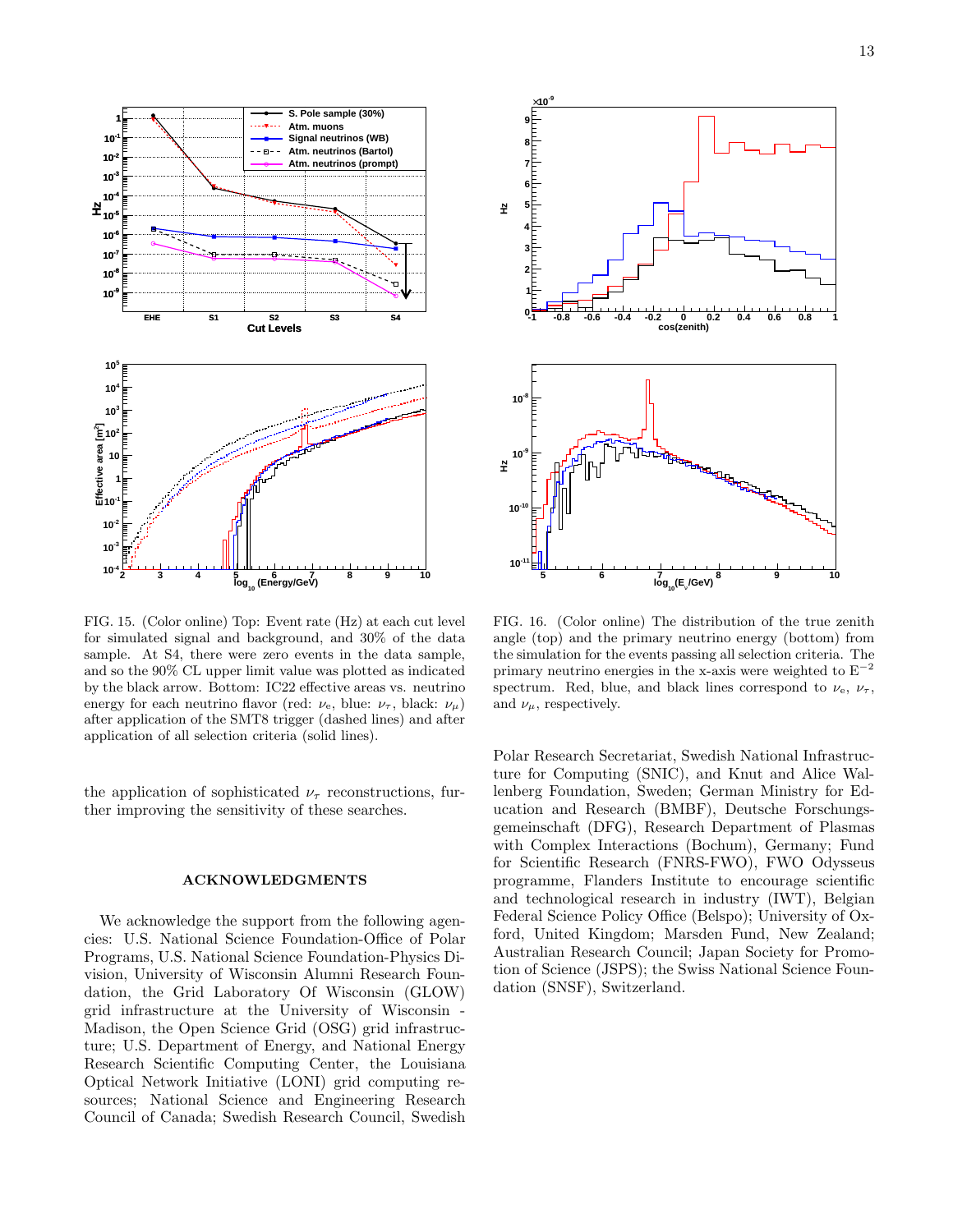

FIG. 17. (Color online) Diagrams of the three events surviving the final selection criteria applied to the 200 live-days of IC22 data. The radius of each circle is proportional to the number of photons detected by the PMT.

TABLE IV. Summary of the systematic and statistical errors for signal and background events from the simulated data.

| Source                  | Signal           | Background       |
|-------------------------|------------------|------------------|
| DOM sensitivity         | $-4.7\%, +7.9\%$ | $-4.7\%, +7.9\%$ |
| Ice properties          | $-0\%, +29\%$    | $-62\%, +85\%$   |
| $\nu$ cross section     | $-6.4\%, +6.4\%$ | N/A              |
| <b>PMT</b> saturation   | $-5.7\%, +5.0\%$ | $-29\%, +5.3\%$  |
| Cosmic ray flux         | N/A              | $-0\%, +16\%$    |
| Cosmic ray composition  | N/A              | $-24\%, +0\%$    |
| Seasonal variation      | N/A              | $-24\%, +18\%$   |
| Prompt $\nu$ flux model | N/A              | $-59\%, +30\%$   |
| Total Syst. error       | $-7.9\%, +31\%$  | $-97\%, +94\%$   |
| Total Stat. error       | $\pm 2.3\%$      | $\pm 32\%$       |



FIG. 18. (Color online) The limits on production of UHE neutrinos. [A]: AMANDA-II cascade all-flavor limit (1001 live-days) [41], [B]: IC22 cascade all-flavor limit (257 livedays) [34], [C]: Baikal all-flavor limit (1038 live-days) [42], [D]: AMANDA-II UHE all-flavor limit (457 live-days) [43], [E]: IC22 UHE all-flavor limit from diffuse sources using the analysis described in this paper (this work, 200 live-days), [E\*]: IC22 UHE all-flavor sensitivity (this work, 200 livedays), [F]: ANTARES '07-'09  $\nu_{\mu}$  x 3 334 d [44], [G]: IC40  $\nu_{\mu}$  x 3 (375.5 live-days) [45], [aa]: Waxman-Bahcall ( $\nu_{\mu}$  and  $\overline{\nu_{\mu}}$ ) model 1998 ×  $\frac{3}{2}$  [4], [bb]: Stecker AGN (Seyfert) 2005 [46], [cc]: Waxman-Bahcall Prompt GRB model [4], and [dd]: Atmospheric neutrino flux (Bartol + Sarcevic standard model)